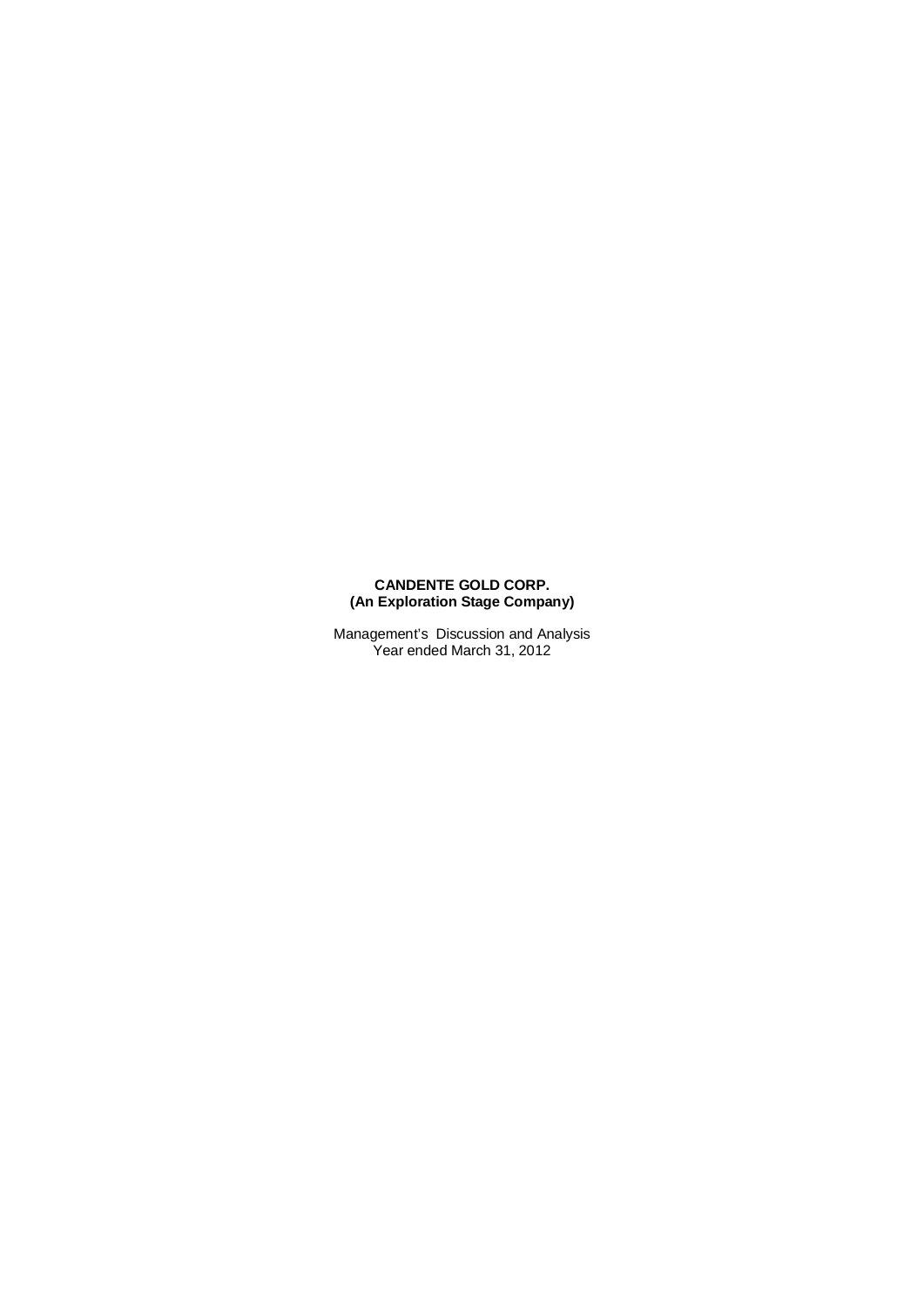Management's Discussion and Analysis Year ended March 31, 2012 (Expressed in U.S. Dollars, Unless Otherwise Noted)

### **INTRODUCTION**

The following Management's Discussion and Analysis ("MD&A") of Candente Gold Corp. ("Candente Gold") and its subsidiaries (collectively, the "Company") is prepared as of June 25, 2012 and should be read in conjunction with the Company's audited consolidated financial statements and related notes for the years ended March 31, 2012 ("fiscal 2012") and March 31, 2011 ("fiscal 2011").

As of April 1, 2011, the Company's financial statements are reported under International Financial Reporting Standards ("IFRS"). The effects of the Company's conversion from Canadian Generally Accepted Accounting Principles ("Canadian GAAP") to IFRS have been identified in Note 13 of the Company's March 31, 2012 audited consolidated financial statements and in this MD&A.

The Company's presentation currency is the United States dollar and all figures in this MD&A are in United States dollars unless otherwise indicated.

Some of the statements in this MD&A are forward-looking statements that are subject to risk factors set out in the cautionary note contained herein.

All the financial information presented in this document is expressed in U.S. dollars, unless otherwise noted.

Candente Gold's common shares are listed on the Toronto Stock Exchange ("TSX") and the Bolsa de Valores de Lima ("BVL") under the trading symbol "CDG".

Additional information on the Company can be found in the Company's Annual Information Form ("AIF"), filed with the Canadian regulators and available on SEDAR at www.sedar.com.

### **DESCRIPTION OF BUSINESS**

Candente Gold is a Vancouver, Canada, based mineral exploration company which has an interest in the El Oro gold project in Mexico ("El Oro") and in various gold-silver unproven mineral right interests in Peru. The Company conducts its operations through wholly-owned subsidiaries.

The Company is in the exploration stage and there can be no assurance that commercially viable ore deposits may exist on any of its properties until the Company completes further exploration work and comprehensive economic evaluation based upon that work.

The El Oro project is the Company's highest priority project at this time.

#### **CORPORATE DEVELOPMENTS**

On April 24, 2009, Candente Copper Corp. ("Candente Copper") and Canaco Resources Inc. ("Canaco") incorporated Candente Gold and on April 30, 2009, Candente Copper and Canaco completed the transfer to Candente Gold of their respective 50% interests in Minera CCM, S.A. de C.V. ("CCM"), the Mexican company that holds an option on the El Oro project (the "Option").

As consideration for the transfer of the El Oro interests, Candente Gold issued 5 million common shares and a Cdn1.3 million promissory note to each of Candente Copper and Canaco. On December 31, 2009, Candente Copper converted its promissory note into 3,250,000 shares and 1,625,000 warrants of the Company. The warrants expired unexercised on January 4, 2012. The note with Canaco was repaid in two installments by June 30, 2011.

In addition, Candente Copper transferred its Peruvian gold-silver properties (the "Peruvian Properties") to Candente Gold in the quarter ended December 31, 2009 and on January 6, 2010, Candente Gold issued 13,500,000 common shares to Candente Copper in return for the transfer of the Peruvian Properties as well as \$476,500 related to the fair value of Candente Gold's portion of certain Candente Copper options and warrants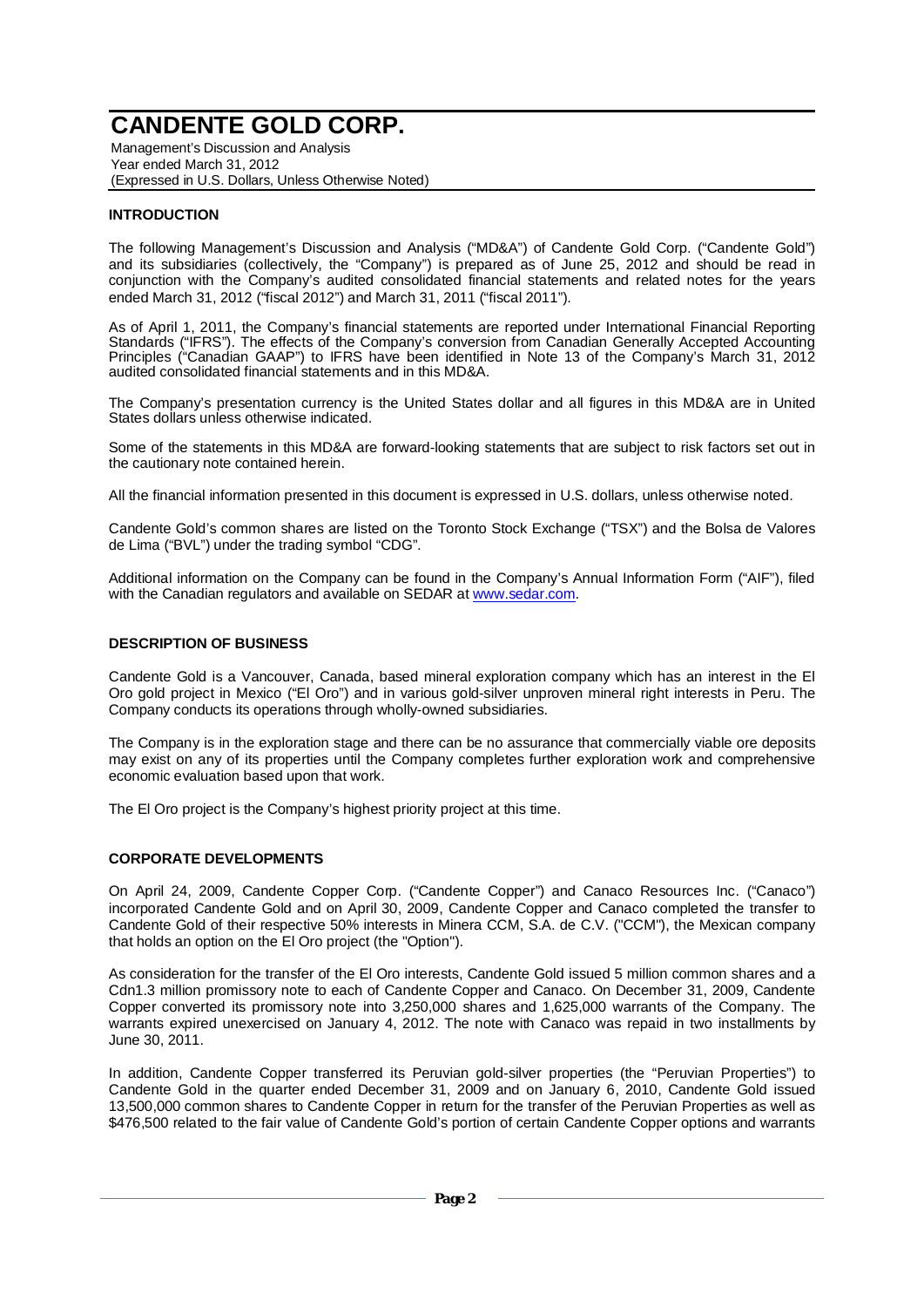Management's Discussion and Analysis Year ended March 31, 2012 (Expressed in U.S. Dollars, Unless Otherwise Noted)

then outstanding. Other consideration for the exchange of the Peruvian Properties included the granting by the Company of a copper net smelter return royalty to Candente Copper. Further, Candente Gold agreed to issue to Candente Copper an additional 10,000,000 of its common shares once a minimum of \$5 million has been spent cumulatively by Candente Gold on the Peruvian Properties.

In fiscal 2011, Candente Gold completed a bought-deal short form prospectus financing (the "Financing") for gross proceeds of \$6,659,154 (Cdn\$6,500,000). In connection with the Financing, Candente Gold issued 8,125,000 units (the "Units") at a price of Cdn\$0.80 per Unit. Each Unit consisted of one common share of Candente Gold and one-half of one common share purchase warrant (the "Warrants"). Each whole Warrant entitles the holder thereof to acquire one common share of Candente Gold at a price of Cdn\$1.10 until March 30, 2013. The underwriters who led the financing exercised a portion of the over-allotment option to acquire an additional 716,250 Units and 51,250 Warrants for additional gross proceeds of \$590,180 (Cdn\$576,075) and received a cash commission equal to 6.75% of the gross proceeds raised in the Financing and warrants entitling them to purchase such number of common shares of Candente Gold in an amount equal to 6% of the number of Units issued at a price of Cdn\$0.86 per common share until March 30, 2013. The Agents' Warrants issued as finders' fees were valued by Candente Gold at \$198,548.

In fiscal 2012, the underwriters who participated in the Financing exercised their over-allotment option, raising additional gross proceeds for Candente Gold of \$334,833 (Cdn\$320,000). Candente Gold issued 400,000 Units at a price of Cdn\$0.80 per Unit. Each whole Warrant entitles the holder thereof to acquire one common share of Candente Gold at a price of Cdn\$1.10 until March 30, 2013. The underwriters received a cash commission equal to 6.75% of the gross proceeds received from the over-allotment and warrants entitling them to acquire a total of 24,000 common shares of Candente Gold at a price of Cdn\$0.86 per common share until March 30, 2013. The Agents' Warrants issued as finders' fees were valued by Candente Gold at \$2,557.

In fiscal 2011, the Company completed the requirements to earn an undivided 50% interest in the El Oro project, as set out under *Candente Gold Exploration Projects- El Oro*.

The Company recorded a net loss in fiscal 2012 of \$4,639,472, compared to a net loss of \$6,239,629 in fiscal 2011. The net loss recorded by the Company is comprised of exploration expenses of \$3,976,184 (fiscal 2011: \$4,091,232) and general and administrative expenses of \$663,288 (fiscal 2011: \$2,148,397). Most of the exploration expenses were incurred in respect of the El Oro project. The Company recorded total comprehensive loss of \$4,966,866 in fiscal 2012 (fiscal 2011: \$5,960,742).

Loss per share in fiscal 2012 was \$0.08, compared to \$0.12 in fiscal 2011.

Subsequent to March 31, 2012, the Company completed the requirements to earn an undivided 70% interest in the El Oro project, as set out under *Candente Gold Exploration Projects- El Oro*.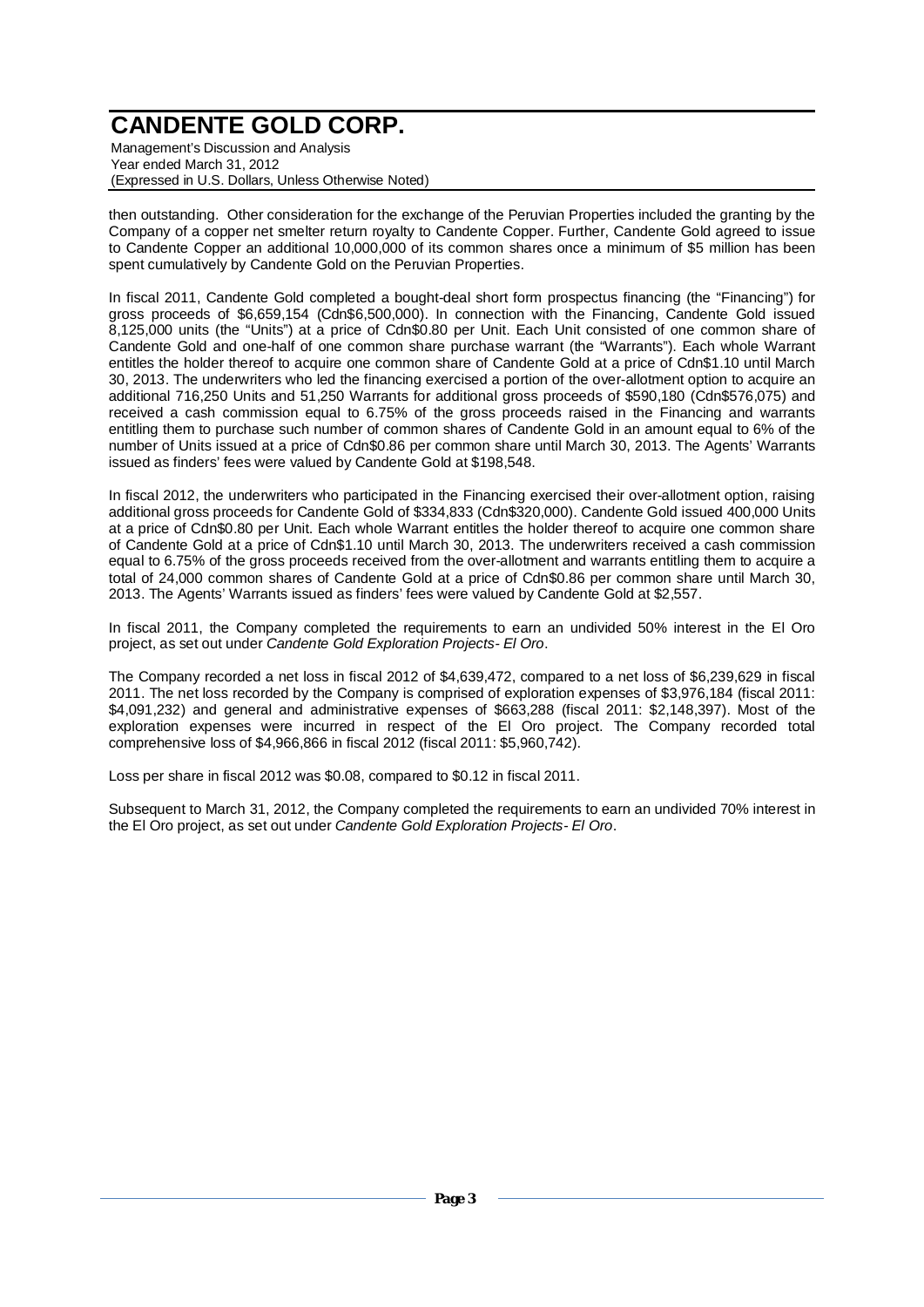Management's Discussion and Analysis Year ended March 31, 2012 (Expressed in U.S. Dollars, Unless Otherwise Noted)

## **CANDENTE GOLD EXPLORATION PROJECTS**

## **EL ORO**

#### **Summary**

El Oro is a district scale gold project encompassing one of the largest and most prolific high grade gold dominant epithermal vein systems in Mexico. The El Oro district includes over 50 known veins, but the bulk of the historic district production – approximately 6.4 million ounces of gold and 74 million ounces of silver - was reported as being produced from just two of these veins. The San Rafael vein alone is reported to have produced over 4 million ounces of gold and 44 million ounces of silver over an average of only 200 metres ("m") vertical, a 2.4 kilometre strike length and at grades averaging 9 to 16 grams per tonne gold.

The San Rafael vein system is analogous to other epithermal vein systems mined in Mexico such as Fresnillo, Guanajuato and Pinos Altos, where gold and silver has been found to occur over 600 to 1200 m vertically. Mine grades in the San Rafael vein are reported to have averaged 10 to 12 g/t gold and 120 to 160 g/t silver and reached as high as 50 g/t gold and 500 g/t silver.

#### **Property Option Agreement**

The Company's interest in El Oro is held through its fully-owned subsidiary Minera CCM, S.A. de C.V. ("CCM"), the Mexican company that holds an option on the El Oro gold property ("El Oro") in Mexico.

On May 5, 2006, CCM, Candente Copper Corp. ("Candente Copper") and Canaco Resources Inc. ("Canaco") entered into a letter agreement (the "2006 Agreement") with Luismin, S.A. de C.V. (now Goldcorp S.A. de C.V. ("Goldcorp Mexico")) and Desarrollos Mineros San Luis, S.A. de C.V. ("Desarrollos"), subsidiaries of Goldcorp Inc., that provided CCM with an option (the "Option") to acquire up to a 70% undivided interest in El Oro, subject to a 40% back-in right, in 24 mining concessions comprising approximately 14,950 hectares located in the states of Mexico and Michoacan, Mexico.

Certain exploration and mining concessions included in El Oro are subject to net smelter returns royalties.

The Option is comprised of an option to initially acquire 50% of El Oro (the "First Option") and then a further 20% (the "Second Option"). The issuance of shares and the completion of certain levels of exploration expenditures on El Oro are required to exercise the Option.

In two separate letter agreements dated February 2, 2009 (the "February 2009 Agreement") and September 30, 2009 (the "September 2009 Agreement"), the parties agreed to certain amendments to the 2006 Agreement. The most significant change was the removal of the back-in right on the historic mining area which covers all known gold and silver bearing veins. In accordance with the terms of the 2006 Agreement, as amended, each of Candente Copper and Canaco committed to issue to Goldcorp Mexico an additional 125,000 common shares in their respective share capital on or before November 30, 2009 (completed), and agreed that in order to exercise the First Option the Company would:

- x Commit to issue to Goldcorp Mexico a total of 1,000,000 Candente Gold shares at various dates up to or before November 30, 2011 (completed);
- Commit to cumulative exploration expenditures totaling \$5,000,000 to be completed on or before November 30, 2011 (completed);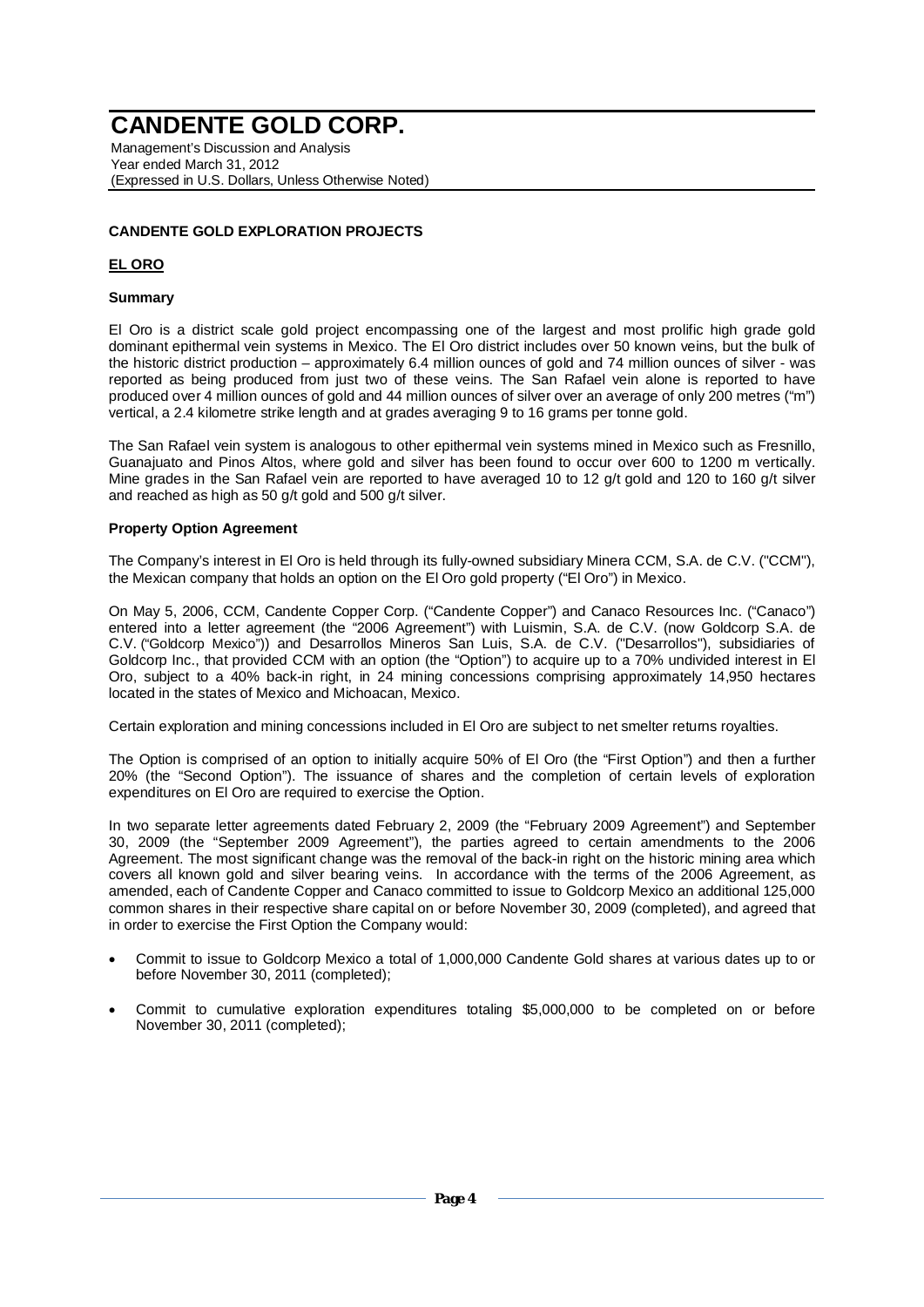Management's Discussion and Analysis Year ended March 31, 2012 (Expressed in U.S. Dollars, Unless Otherwise Noted)

The 2006 Agreement, as amended, also provides that in order to exercise the Second Option the Company is:

- x Required to issue to Goldcorp Mexico 500,000 Candente Gold shares on or before November 30, 2012 and 500,000 Candente Gold shares on or before November 30, 2013; and
- x Required to make an additional \$2,500,000 in exploration expenditures on or before November 30, 2012 and an additional \$2,500,000 in exploration expenditures on or before November 30, 2013.

On May 3, 2011 Candente Gold reported that Goldcorp Mexico had confirmed the fulfillment of all requirements of the First Option necessary to exercise its option to earn an undivided 50% interest in the El Oro Gold Project. Candente Gold also reported that Goldcorp Mexico was given official confirmation that the Company had elected to earn an additional 20% interest in El Oro pursuant to the Second Option.

On June 20, 2012, Candente Gold reported to Goldcorp Mexico the fulfillment of all requirements of the Second Option necessary to ean a total 70% undivided interest in the El Oro Gold project. Goldcorp Mexico has a period of 90 days from May 1, 2012 to advise Candente Gold of its decisions regarding the following options:

• In the Historic Mining Area (as defined in the option agreement): Goldcorp Mexico has the right to: i) retain a 30% interest by participating in future expenditures; or ii) convert to a 6.5% NPI (Net Profit Interest); and

• In the Exploration Area: Goldcorp Mexico has the right to: i) retain a 30% interest by participating in future expenditures; ii) convert to a 6.5% NPI, or iii) earn-back a 40% interest (to hold a 70% interest) by making exploration expenditures on the Exploration Area within the next four years that total 2.5 times the total amount of exploration expenditures made by Candente Gold in the Exploration Area.

#### **Current Exploration**

Candente Copper and Canaco carried out exploration at El Oro in 2007 and 2008 which comprised a program of surface soil sampling, NSAMT geophysics, and 4,095m of drilling. In February 2010, exploration activity in the El Oro district was resumed, following the incorporation of Candente Gold, financing and the amendment of the 2006 Agreement with Luismin.

In February 2010 exploration focused on drilling of the San Rafael vein system from underground within the San Juan adit as well as backfill and sidewall sampling of the San Rafael vein during rehabilitation of the San Juan adit and surface drilling of exploration targets in the Oriente area of the district. The underground drilling was successful in confirming historic grades in the vein left in place and in backfill in the old workings. A total of 3,336.80 metres in 6 holes (ZO10-01 to 06) tested several geological, geochemical and geophysical targets in the Oriente area, however drilling failed to intersect any mineralization of economic interest in this area. No additional drilling is planned for this area.

Since November 2010, surface drilling has been focused on the San Rafael Vein system over a strike length of 3.5 km, from the Buen Despacho, Mexico-Esperanza, Norte shaft, and Providencia shaft areas. Rehabilitation of the historic Dos Estrellas tunnel system has also been underway to provide underground drilling access for the Verde and (possibly) San Rafael vein extension potential. Systematic exploration of several other target areas has also been underway including the Borda-Coronas, Cortaduras and San Francisco de Los Reyes areas.

A total of 12,819.45 metres have been drilled, since November 2010, in 35 holes targeting the San Rafael Vein and its hanging wall veins. Of these holes, 15 were wedges, or shorter holes started part way down a main hole, and 14 holes were lost or abandoned due to difficult drilling conditions before they reached target depth. Establishing underground drill stations is expected to significantly decrease the number of lost and abandoned holes in the future.

Of the 21 successfully completed holes, 18 have intersected anomalous to high-grade gold and silver mineralization.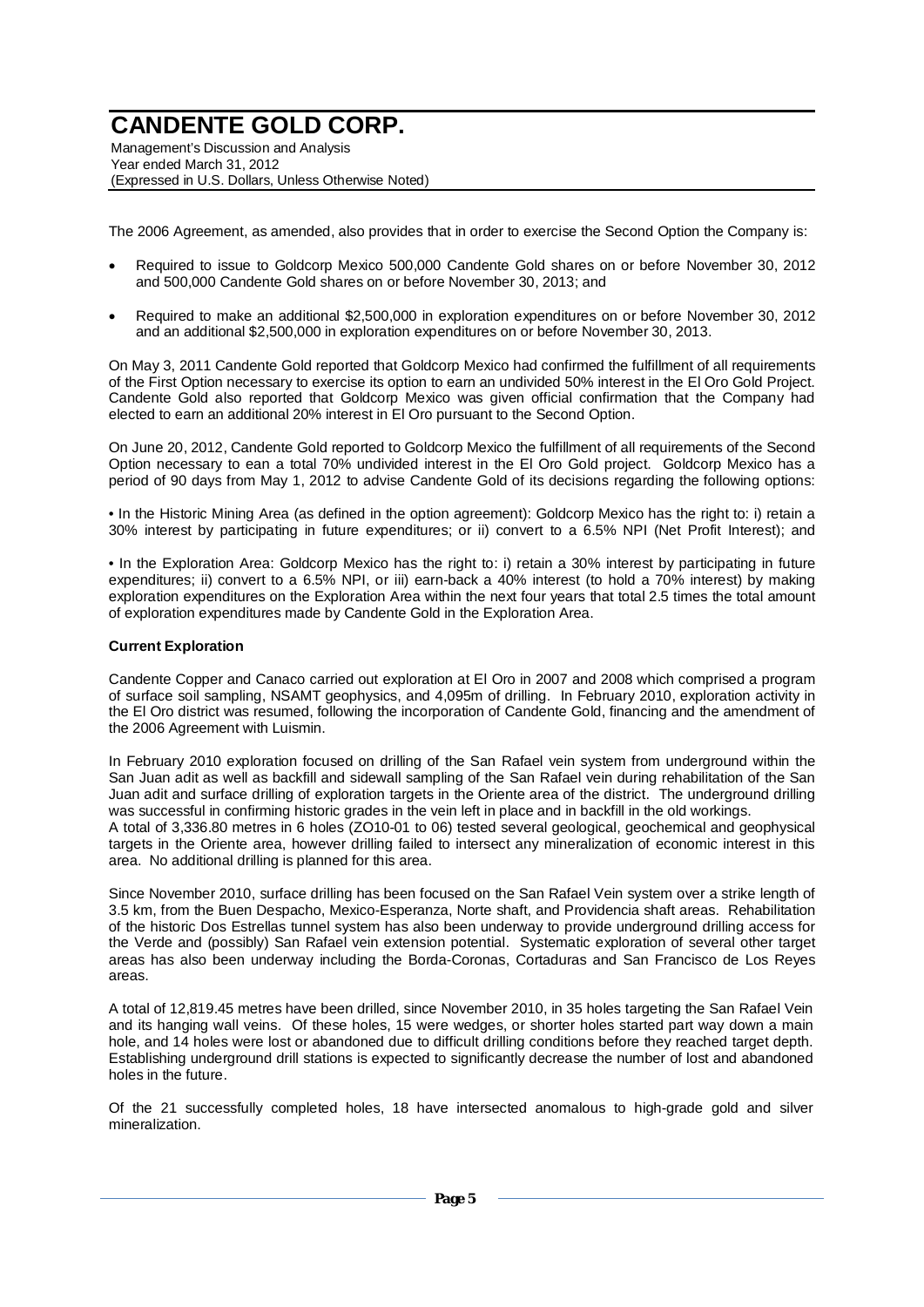Management's Discussion and Analysis Year ended March 31, 2012 (Expressed in U.S. Dollars, Unless Otherwise Noted)

#### **Mexico-Esperanza Area**

The Mexico-Esperanza area remains the strongest exploration target within the San Rafael vein system due to recent high grade discoveries indicating the presence of vertical controls to mineralization as well as the highest grades of historic production.

In the Mexico-Esperanza area three high-grade intersections have been made in the San Rafael vein below the deepest old workings (in SR11-001A and SR11-012-W2 from the current drill program and in SR07-002 from the 2007 program). In addition, two other high-grade veins with minimal past production were intersected in the hanging wall above the San Rafael vein. Gold mineralization has also been discovered in the overlying pervasively altered Somera Tuff volcanic unit in this area. Assays from the Somera Tuff unit contained 0.96 g/t gold over 74.9 m, within which an average of 1.17 g/t gold occurs over 54.7 m. Higher grade zones within this interval include 16.73 g/t gold over 1.4 m and 6.86 g/t gold over 4.6 m.

Hole SR11-012-W2, intersected the San Rafael vein approximately 195m below hole SR11-001A, the deepest intersection in the Mexico-Esperanza area to date. This hole intersected 26.95 metres of the San Rafael vein from 874.65 to 901.60 metres depth grading 0.55 g/t gold over the full 26.95 metre section. Higher grade zones within this interval include 4.45 g/t gold over 2.40 metres within 6.16 g/t gold over 1.60 metres.

The high-grade intersections from the Mexico-Esperanza area demonstrate both the potential for multiple high grade veins within the vicinity of the historic San Rafael vein mine workings, and strong potential at depth below the historic mines. In addition, pervasive alteration (buddingtonite and silica) typical of the top of an epithermal stage has been identified in the Somera Tuff adjacent to mineralization typical of the heart of another. Results to date reinforce the potential for stacked or repeated mineralization pulses, and that a second high-grade mineralization zone may lie below the deepest workings on San Rafael and thus any of the veins in the El Oro district,

In the Buen Despacho area, a northern (lateral) extension to the San Rafael vein has been confirmed approximately 1,100 metres north of any historic production. The significant silver mineralization from drill holes SR10-001 and SR10-001-W1 included 230 g/t silver over 0.40m, 19 g/t silver over 2.80m, and 54 g/t silver over 1.00m (see Table 1), and was intersected well below the old shallow exploration workings. In this area, the San Rafael vein appears to have been down-dropped by faulting north of the Mexico-Esperanza mining area. The old shafts and tunnels were stopped approximately 90m above these new discoveries.

In the Norte shaft zone, hole SR11-004-W1 intersected 315 g/t silver over 1.15m and 5.75 g/t gold and 14 g/t silver over 0.65m. SR11-004 intersected 7.7 g/t gold and 3.5 g/t silver over 0.80m.

In the Providencia shaft area silver dominates over gold, with most holes intersecting high-grade silver values. SR11-007 intersected 523.6 g/t silver over 1.0m, SR11-009C intersected 176 g/t silver over 0.30m, and SR11- 009C-W1 intersected 84 g/t silver over 1.00m. In 2003, just north of this block, Placer Dome intersected 10.18 g/t gold and 48.75 g/t silver over 2.50m in drill hole SR03-004.

Anomalous to high-grade gold and silver values have been intersected at several locations 150m and deeper below old workings along the known 2.4 km strike length of the San Rafael vein, and an extension to the vein 1.1 km to the north has also been confirmed.

Drilling in this area has demonstrated that gold and silver mineralization within the San Rafael vein occurs in shoots that appear to be localized where vertical NE-SW structures cut across the principal NW-SE trending veins. Gold to silver ratios appear to zone laterally away from these intersections, indicating that they may have acted as fluid conduits. Additional studies of these structural controls are being carried out to guide future drilling.

Varying assemblages of anomalous levels of base and precious metal levels were encountered at various depths within the San Rafael vein system and show no pattern related to increasing depth. Given that typical low sulphidation epithermal systems precipitate gold at highest levels (the boiling zone) then silver and then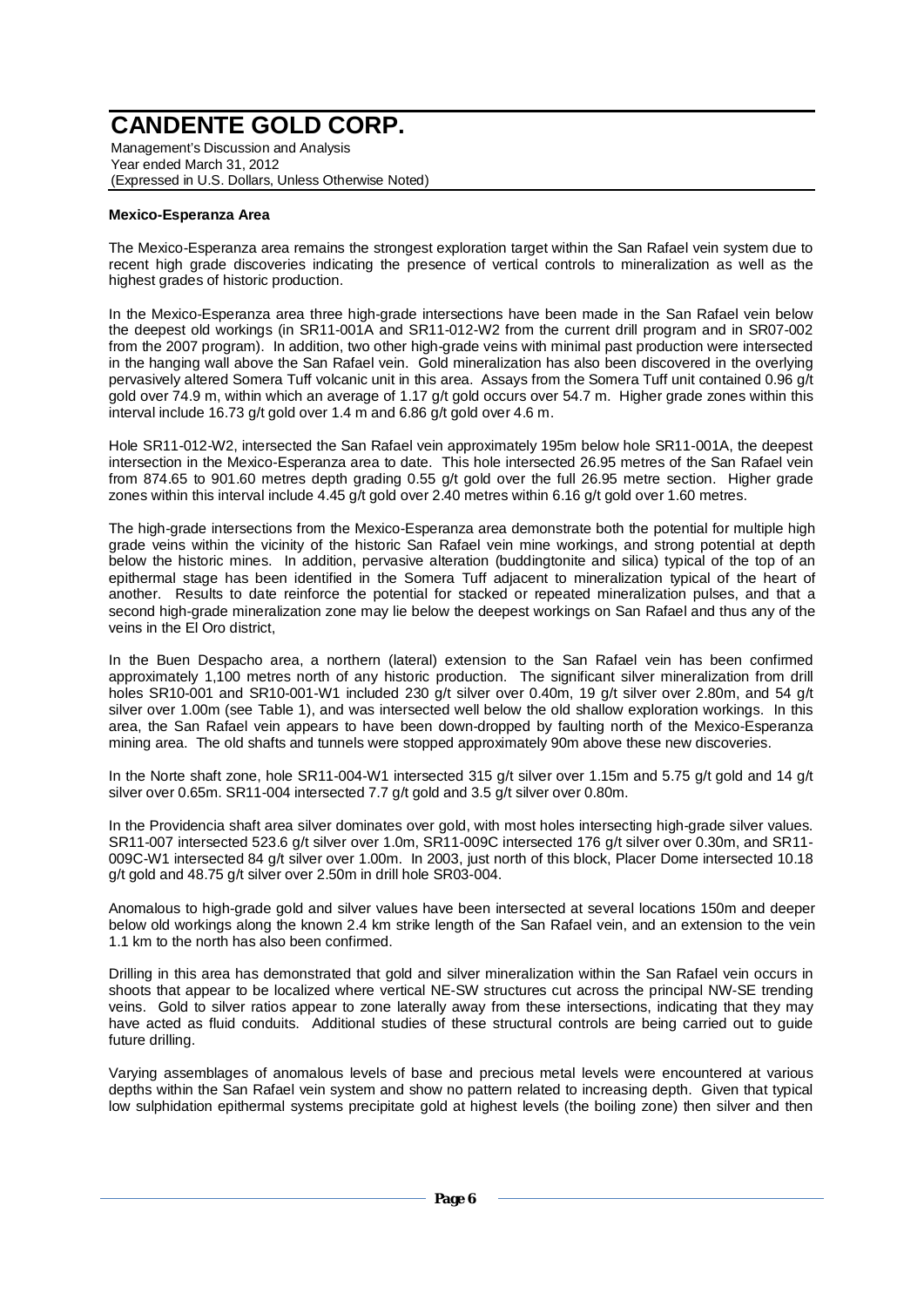Management's Discussion and Analysis Year ended March 31, 2012 (Expressed in U.S. Dollars, Unless Otherwise Noted)

base metals towards the bottom of a system; this is further evidence that the San Rafael system has experienced multiple overlapping pulses of mineralization.

### **Dos Estrellas Tunnel Rehabilitation**

Ongoing underground rehabilitation in the pre-existing Dos Estrellas access tunnel, to allow underground access for drilling targets at depth below the historic workings on the Veta Verde, has now reached the targeted crosscut at 500m m, and work to establish a drill station within the crosscut has advanced 10m into the crosscut. This work is (vein). Recent production data uncovered for Veta Verde will also have a significant impact on targeting exploration for high grade trends. The Verde vein produced over 3 million ounces of gold equivalent at average grades of 12 g/t gold and 160 g/t silver between 1907 and 1924. The first underground drill station to test the Verde vein will be established in the hanging wall, in a crosscut approximately 480m into the Dos Estrellas tunnel, reducing the amount of rehabilitation needed before drilling can begin.

## **Exploration Plans**

Systematic exploration and a thorough review of the extensive database for the district is underway to prioritize future exploration targets in the El Oro gold-silver district.

Targets have already been developed in the Verde, Borda-Coronas, Cortaduras and San Francisco de Los Reyes areas.

The El Oro district includes over 50 known veins and is analogous to other epithermal vein systems mined in Mexico such as Fresnillo, Guanajuato and Pinos Altos, where gold and silver has been found to occur over 600 to 1200 m vertically. Given that historic production was concentrated on two veins over vertical depths averaging 200 metres the exploration potential is excellent.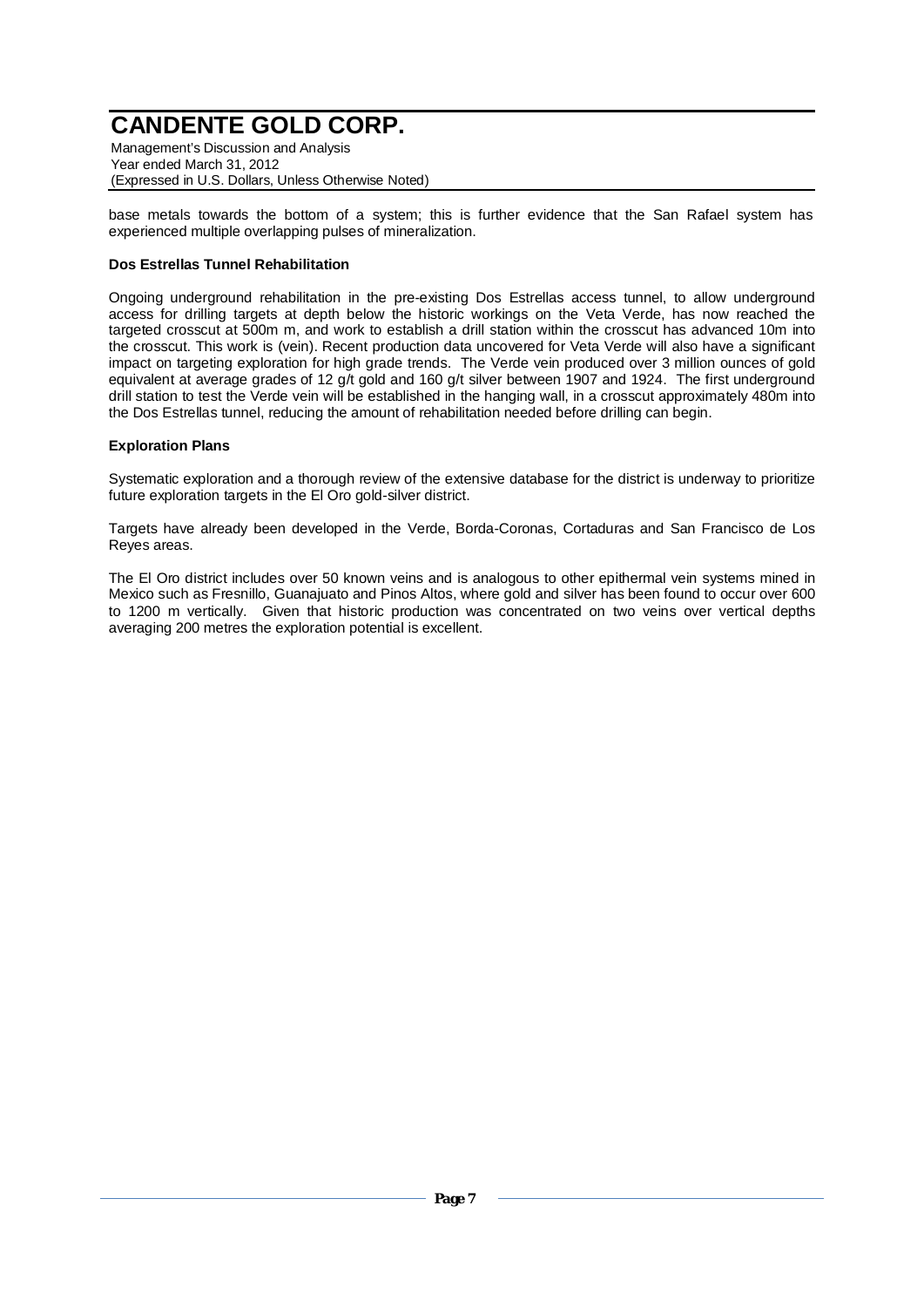Management's Discussion and Analysis Year ended March 31, 2012 (Expressed in U.S. Dollars, Unless Otherwise Noted)

|                        |                     |                                     |                                                   |                        |                  | Assays                   |                |               |
|------------------------|---------------------|-------------------------------------|---------------------------------------------------|------------------------|------------------|--------------------------|----------------|---------------|
| Hole<br><b>Number</b>  | Total<br>Length (m) | <b>San Rafael Vein Intersection</b> | Other<br><b>Intersections</b>                     | From (m)               | To(m)            | Width<br>(m)             | Au<br>(g/t)    | Ag $(g/t)$    |
| SR10-001               | 753.00              | 512.00 to 512.60m                   |                                                   | 512.00                 | 512.6            | 0.60                     | 0.03           | 54.00         |
| <b>SR10-</b>           | 261.00              | 501.80 to 502.40m; 513.80 to        |                                                   | 501.80                 | 502.40           | 0.60                     | 0.02           | 230.00        |
| 001W1                  |                     | 516.60                              |                                                   | 513.80                 | 516.60           | 2.80                     | 0.07           | 19.32         |
| <b>SR10-</b><br>001W2  | 272.00              | 543.93 to 544.45 m                  |                                                   |                        |                  | No Significant Results   |                |               |
| SR10-002               | 169.50              | Hole abandoned due to deviation     |                                                   |                        |                  | Abandoned Hole           |                |               |
|                        |                     |                                     | Somera Tuff                                       | 373.10                 | 448.00           | 74.90                    | 0.96           | 5.06          |
| <b>SR10-002A</b>       | 610.00              | 603.00 to 610.00 partial vein       | Nolan Vein                                        | 413.90                 | 418.50           | 4.60                     | 6.85           | 17.61         |
|                        |                     |                                     | Negra Vein                                        | 503.30                 | 503.90           | 0.60                     | 18.14          | 137.00        |
|                        |                     |                                     | in<br>Lost<br>old<br>workings                     | 603.00                 | 610.00           | 7.00                     | 2.95           | 20.00         |
| SR10-002-              |                     |                                     | Somera Tuff                                       | 391.00                 | 460.20           | 69.20                    | 1.06           | 7.93          |
| W1                     | 206.00              |                                     | Nolan Vein                                        | 508.50                 | 509.00           | 0.50                     | 2.41           | 372.00        |
|                        |                     | Lost Hole before SR Vein            |                                                   |                        |                  | Lost Hole before SR Vein |                |               |
| SR10-003               | 430.00              | Hole suspended                      |                                                   |                        |                  | Hole suspended           |                |               |
| SR11-001               | 51.00               | Hole abandoned due to deviation     |                                                   |                        |                  | Lost Hole                |                |               |
| <b>SR11-001A</b>       | 819.00              | 699.30 to 702.30m                   | Nolan Vein                                        | 444.50<br>699.30       | 446.35<br>702.30 | 1.85<br>3.00             | 30.65<br>13.69 | 3.00<br>6.50  |
| SR11-<br>001A-W1       | 45.50               | Hole abandoned due to deviation     |                                                   | Abandoned Hole         |                  |                          |                |               |
| SR11-002               | 549.00              | Lost hole in old workings           |                                                   | Lost Hole              |                  |                          |                |               |
| SR11-003               | 918.00              | 624.00 to 632.00m                   |                                                   | No Significant Results |                  |                          |                |               |
| SR11-003-<br>W1        | 387.50              | 624.00 to 632.00m                   |                                                   | 664.80                 | 665.70           | 0.90                     | 1.04           | 3.00          |
| SR11-003-<br>W2        | 304.00              | 618.85 to 629.40m                   |                                                   | 620.20                 | 621.80           | 1.60                     | 3.83           | 4.50          |
| SR11-004               | 707.10              | 446.25 to 461.10m                   |                                                   | 431.50                 | 432.30           | 0.80                     | 7.70           | 3.50          |
| SR11-004-<br>W1        | 295.66              | 448.00 to 457.10m                   |                                                   | 449.95                 | 451.10           | 1.15                     | 0.07           | 315.00        |
| SR11-005               | 663.35              | 505.60 to 516.75m                   |                                                   |                        |                  | No Significant Results   |                |               |
| SR11-005-<br><b>W1</b> | 1.00                | Hole abandoned due to deviation     |                                                   |                        |                  | Abandoned Hole           |                |               |
| SR11-006               | 688.85              | 609.82 to 661.00m                   |                                                   | 617.30                 | 617.96           | 0.66                     | 1.28           | 1.00          |
|                        |                     |                                     |                                                   | 660.64                 | 660.96           | 0.32                     | 1.16           | 2.00          |
| SR11-007               | 481.58              | 377.90 to 427.00m                   | of<br>Intercept<br>vein parallel<br>to drill hole | 423.60                 | 424.60           | 1.00                     | 0.07           | 523.60        |
| SR11-008               | 536.45              | 465.00 to 474.50m                   |                                                   | 465.47<br>473.78       | 466.12<br>474.60 | 0.65<br>0.82             | 5.75<br>2.06   | 14.00<br>7.00 |
| SR11-009               | 51.21               | Hole abandoned due to deviation     |                                                   |                        |                  | Abandoned Hole           |                |               |
| SR11-009a              | 12.65               | Hole abandoned due to deviation     |                                                   |                        |                  | Abandoned Hole           |                |               |
| SR11-009b              | 12.19               | Hole abandoned due to deviation     |                                                   |                        |                  | Abandoned Hole           |                |               |
|                        |                     |                                     |                                                   | 142.50                 | 144.15           | 1.65                     | 1.12           | 3.50          |
|                        |                     |                                     | Intercept<br>of                                   | 377.80                 | 378.90           | 1.10                     | 0.60           | 65.50         |
| SR11-009c              | 469.39              | 363.00 to 419.60m                   | parallel<br>vein<br>to drill hole                 | 405.60                 | 406.00           | 0.40                     | 3.10           | 1.50          |
|                        |                     |                                     |                                                   | 412.00                 | 412.30           | 0.30                     | 0.30           | 176.40        |
| SR11-<br>009c-W1       | 155.85              | 361.50 to 364.70m partial           | Lost in<br>old<br>workings                        | 363.70                 | 364.70           | 1.00                     | 1.78           | 84.00         |

### *TABLE 1 – Summary of Surface Drilling Data – November 2010 to November 2011*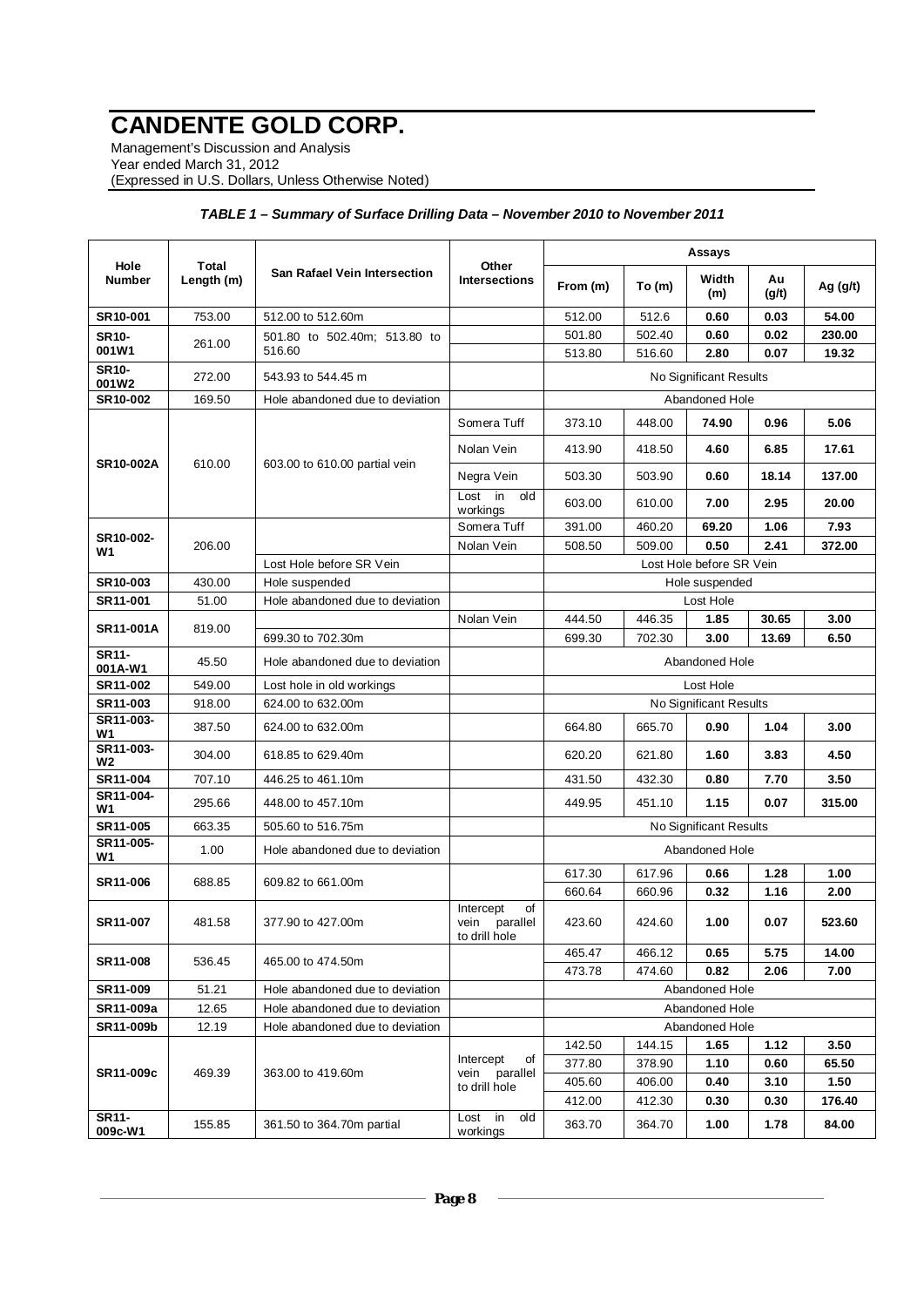Management's Discussion and Analysis Year ended March 31, 2012 (Expressed in U.S. Dollars, Unless Otherwise Noted)

| <b>Hole Number</b> | Total<br>Length<br>(m) | <b>Somera Tuff</b><br>intersected (m) | San Rafael vein<br>intersected (m) | <b>From</b><br>(m) | To<br>(m) | Width<br>(m)                                  | Au<br>(q/t) | Ag<br>(q/t) |
|--------------------|------------------------|---------------------------------------|------------------------------------|--------------------|-----------|-----------------------------------------------|-------------|-------------|
| SR11-009C-W2       | 146.4                  | not targeted                          | 356.95 to 413.35                   | 367.95             | 371.20    | 3.25                                          | 0.83        | 19.2        |
|                    |                        |                                       | 356.95 to 413.35                   | 367.15             | 371.20    | 4.05                                          | 0.78        | 17.8        |
|                    |                        |                                       | 356.95 to 413.35                   | 389.65             | 390.14    | 0.49                                          | 3.70        | 15.0        |
|                    |                        |                                       | 356.95 to 413.35                   | 411.48             | 414.20    | 2.72                                          | 0.26        | 23.9        |
| SR11-010           | 460.3                  | not targeted                          |                                    | 282.60             | 283.50    | 0.90                                          | 0.11        | 24.5        |
|                    |                        |                                       | 399.01 to 415.96                   | 400.78             | 401.20    | 0.42                                          | 3.93        | 3.5         |
|                    |                        |                                       | 399.01 to 415.96                   | 417.91             | 418.70    | 0.79                                          | 2.31        | 1.0         |
| SR11-010-W1        | 345.6                  | not targeted                          |                                    | 168.00             | 169.90    | 1.90                                          | 0.24        | 18.0        |
|                    |                        |                                       |                                    | 206.00             | 206.45    | 0.45                                          | 1.62        | 20.0        |
|                    |                        |                                       | 439.65 to 445.45                   | 439.00             | 443.35    | 4.35                                          | 0.07        | 18.4        |
|                    |                        |                                       | 439.65 to 445.45                   | 445.76             | 448.60    | 2.84                                          | 0.07        | 1.7         |
| SR11-011           | 417.6                  | not targeted                          | not intersected                    |                    |           | hole lost - no samples assayed                |             |             |
| SR11-011-W1        | 372.7                  | not targeted                          | 472.96 to 485.40                   |                    |           | no significant results                        |             |             |
| SR11-012           | 341.4                  | 317.19 to 341.40                      | not intersected                    |                    |           | hole lost in Somera Tuff - no samples assayed |             |             |
| SR11-012-W1        | 40.0                   | 317.19 to 350.52                      | not intersected                    |                    |           | hole lost in Somera Tuff - no samples assayed |             |             |
| SR11-012-W2        | 696.7                  | 316.85 to 379.65                      |                                    | 345.20             | 410.50    | 65.30                                         | 0.30        | 1.9         |
|                    |                        | 316.85 to 379.65                      |                                    | 378.55             | 410.50    | 31.95                                         | 0.40        | 2.1         |
|                    |                        | 316.85 to 379.65                      |                                    | 387.15             | 400.20    | 13.05                                         | 0.60        | 2.1         |
|                    |                        | 316.85 to 379.65                      |                                    | 393.40             | 400.20    | 6.80                                          | 0.80        | 2.7         |
|                    |                        |                                       | 874.65 to 901.60                   | 874.65             | 901.60    | 26.95                                         | 0.55        | 2.3         |
|                    |                        |                                       | 874.65 to 901.60                   | 874.65             | 877.05    | 2.40                                          | 4.45        | 2.3         |
|                    |                        |                                       | 874.65 to 901.60                   | 874.65             | 876.25    | 1.60                                          | 6.16        | 3.0         |
|                    |                        |                                       |                                    | 957.07             | 957.55    | 0.48                                          | 0.43        | 37.5        |
| SR11-012-W3        | 147.8                  |                                       | not intersected                    |                    |           | no significant results                        |             |             |

| TABLE 2 - Summary of Surface Drilling Data - November 2011 to current |  |
|-----------------------------------------------------------------------|--|
|-----------------------------------------------------------------------|--|

Joanne C. Freeze, P.Geo., President and CEO, is the qualified person responsible for this review of El Oro technical information.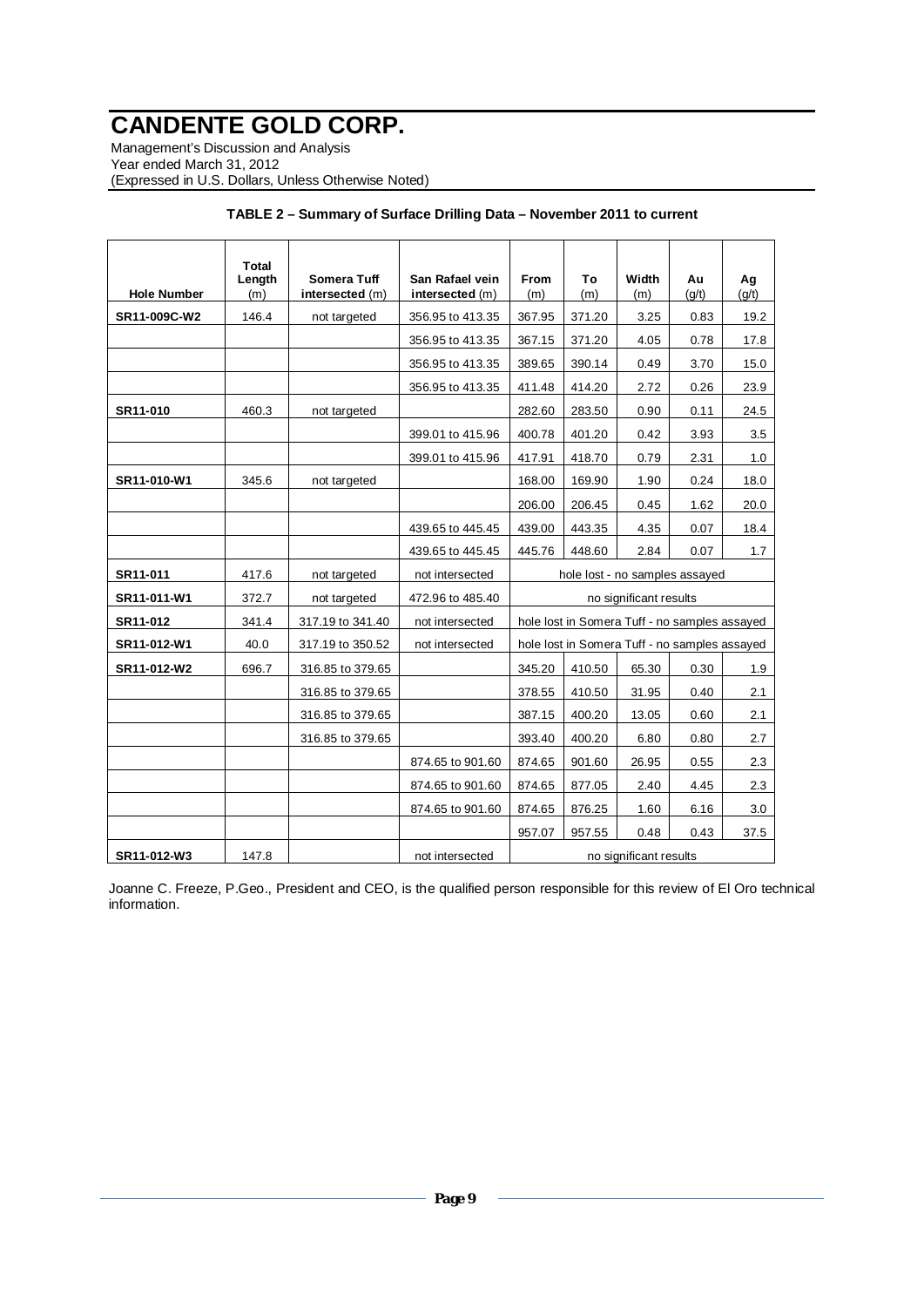Management's Discussion and Analysis Year ended March 31, 2012 (Expressed in U.S. Dollars, Unless Otherwise Noted)

### **PERUVIAN GOLD-SILVER PROPERTIES**

The following disclosure has been prepared by or under the supervision of Sean I. Waller, P.Eng., Vice President of the Company and Joanne C. Freeze, President, P. Geo., CEO and director of the Company, both of whom are qualified persons for the purposes of NI-43-101. All of these properties are 100% owned by the Company and are without reserves. Candente Gold's current operations on these properties consist of an exploratory search for mineable deposits of minerals, and previous work completed by Candente Copper on these properties was exploratory in nature.

#### **TRES MARIAS**

Both the Tres Marias and the Fredito properties occur within the Puno epithermal gold-silver belt that hosts the Aruntani deposit owned by Aruntani SAC, Arasi (La Rescatada) high sulphidation gold deposits; the Corani and Santa Ana silver deposits both owned by Bear Creek Mines, and two new discoveries by Buenaventura/Goldfields, Chucapara and Canahuire, which host both high and low sulphidation mineralization.

The Tres Marias project hosts a low sulphidation vein system (Pataqueña) with high grade silver mineralization which was previously exploited however no records have been found. Exploitation does not appear to be extensive and there is potential for extending the mineralized vein to depth and along strike. Anomalous gold in soils indicates the potential for the discovery of a new gold-silver vein or bulk tonnage deposits which could be high sulphidation in nature.

The Pataqueña vein system is ready for drill testing. Detailed mapping and rock and soil geochemical sampling has been done on the Soracha and San Francisco zones and results are being used to define drill targets.

The Company applied for a drilling permit on the Tres Marias property in June 2012. Agreements have been made with the local surface rights owners and communities, and the Company expects to receive the drilling permits in the near future.

#### **LUNAHUANA**

Lunahuana is a 5,387 hectare property located in central Peru. The Lunahuana property hosts both gold and copper mineralization in veins, disseminations and mantos. This mineralization is potencially associated with IOCG-style mineralization peripherally or at depth. Recent mapping and sampling have identified numerous target areas for drill testing. The property was acquired from Britannia Mines and was formerly known as the Columbia property.

The Company applied for a drilling permit on the Lunahuana property in June 2012. Agreements have been made with the local surface rights owners and communities, and the Company expects to receive the drilling permits in the near future.

#### **ORO QUEROPALCA**

The Oro Queropalca property hosts abundant vein and disseminated gold-silver mineralization in surface showings that returned highly anomalous gold and silver assays. The property has potential to host epithermal gold-silver and manto style silver-lead-zinc mineralization. Recent mapping and sampling has been done to better characterize mineralization and to help define drill targets.

#### **ALTO DORADO / TORIL**

Alto Dorado is a 9,400 hectare exploration stage gold project located in the Department of La Libertad in northern Peru. The Company's interest in the Alto Dorado property is based on earlier exploration work by Candente Copper. Both porphyry and high sulphidation styles of mineralization are evident on the property.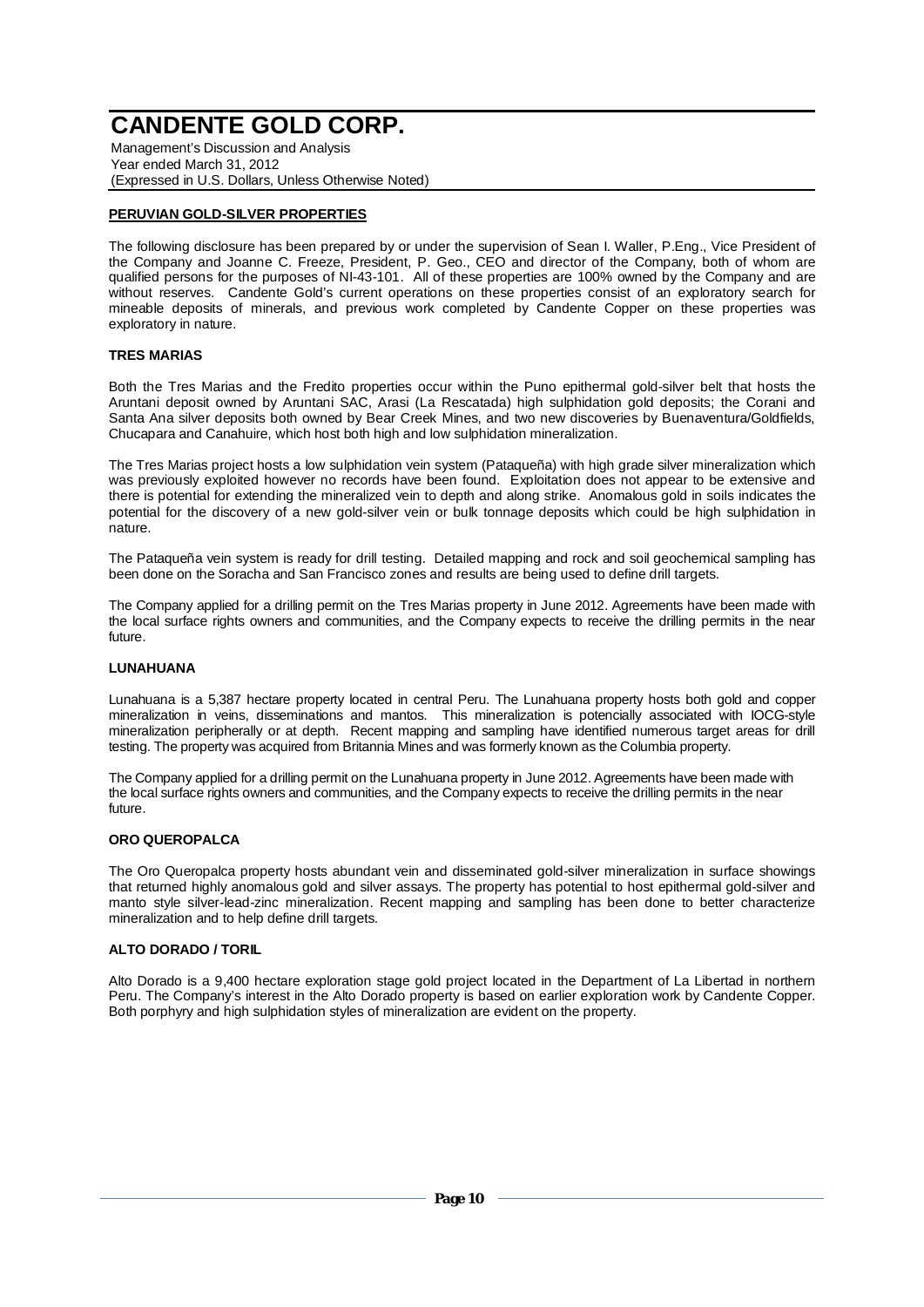Management's Discussion and Analysis Year ended March 31, 2012 (Expressed in U.S. Dollars, Unless Otherwise Noted)

## **PICOTA**

The Brujas-Picota property covers extensive areas of argillic, phyllic, advanced argillic (dickite, alunite, pyrophyllite), silicification (locally vuggy to grey silica) alteration with gold-silver-bearing veins, breccias and structures. The project has potential to host high sulphidation type gold-silver deposits within large areas of vuggy silica and advanced argillic alteration with gold-silver-bearing veins, breccias and structures. Exploration targets include six zones consisting of gold-silver mineralization hosted in veins, breccias and structures. Areas between the six mineralized zones have had little exploration and the property is considered under-explored.

The property lies just northeast of Buenaventura's La Zanja high sulphidation gold deposit and 12 km west of the Tantahuatay porphyry gold deposit owned by Grupo Mexico and Buenaventura.

#### **LAS BRUJAS**

This property lies just east of the Picota property and hosts high sulphidation style granular and vuggy silica which is mineralized with gold and has anomalous levels of other elements typical of high sulphidation deposits. Rock chip samples returned anomalous values of gold (up to 1.57gpt over 10 meters), antimony (up to 570ppm), arsenic (up to 3,680ppm), barium (up to 1,860ppm), silver (up to 22.4gpt), mercury (>100,000ppb), as well as elevated copper (up to 681ppm), lead (up to 836ppm) and zinc (up to 1,135ppm).

#### **LAS SORPRESAS**

Las Sorpresas is an exploration stage epithermal high sulphidation gold-silver project located southeast of the Yanacocha district in northern Peru. Candente Copper's interest in the Las Sorpresas property stemmed from earlier exploration work that was done in the area.

#### **EL TIGRE**

The El Tigre property covers an area with potential to host epithermal low sulphidation quartz vein and/or bulk tonnage gold deposits marginal to large diatreme breccias with abundant fragments containing gold-bearing quartz veins and quartz stockwork.

#### **FREDITO**

The Fredito property covers a large geophysical target partially overlying a gold-silver-bearing zone of high sulphidation alteration, proximal to a gold-silver-lead-zinc-bearing low sulphidation vein system exploited sporadically since colonial times.

#### **PERUVIAN CURRENT EXPLORATION**

Exploration comprising geological mapping and sampling was carried out in 2010 and 2011 and drilling permits have been applied for the Lunahuana and Tres Marias properties.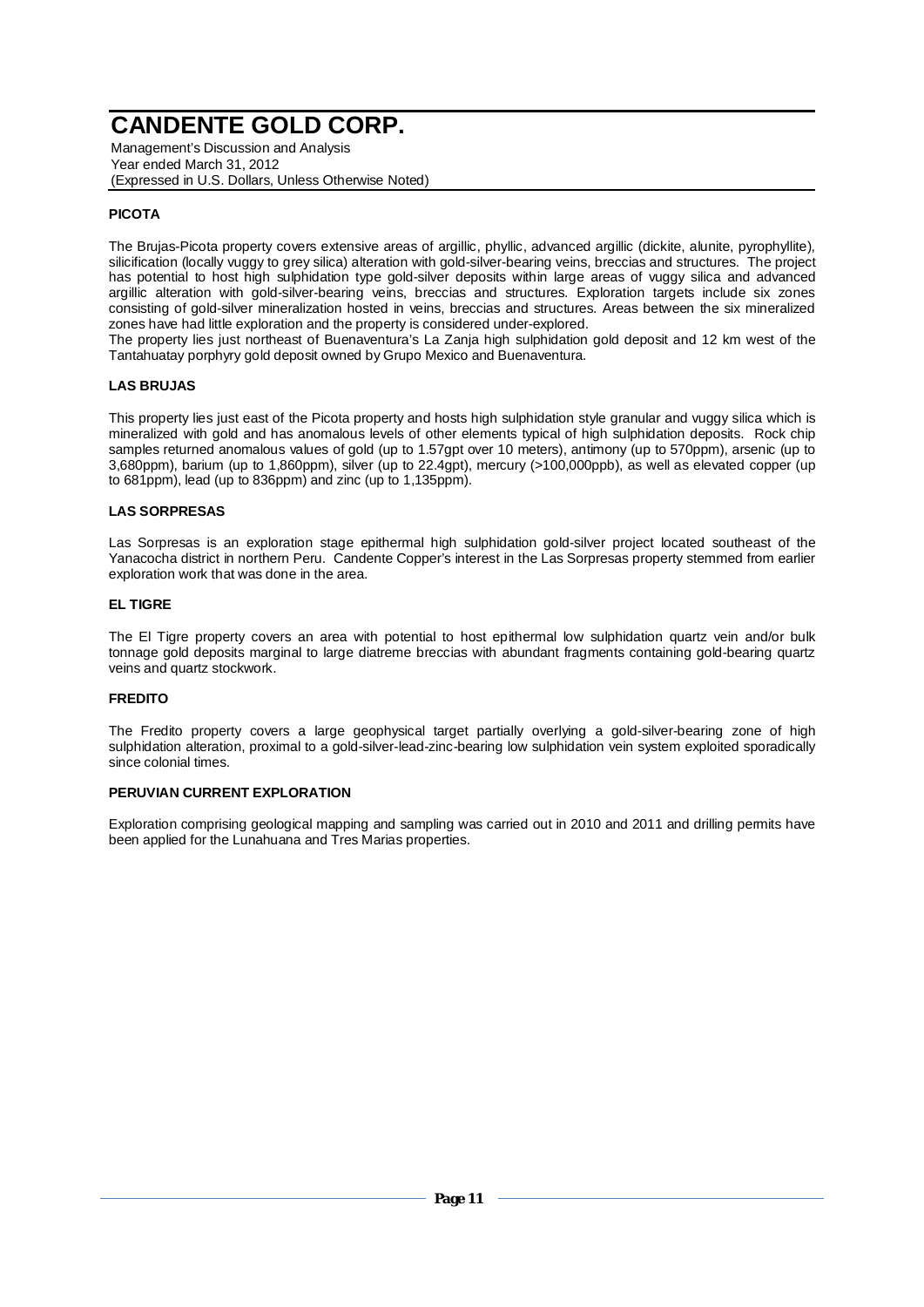Management's Discussion and Analysis Year ended March 31, 2012 (Expressed in U.S. Dollars, Unless Otherwise Noted)

## **SELECTED ANNUAL FINANCIAL INFORMATION**

|                                  | Years ended March 31, |                |                            |
|----------------------------------|-----------------------|----------------|----------------------------|
|                                  | 2012<br>(IFRS)        | 2011<br>(IFRS) | 2010<br>(Canadian<br>GAAP) |
| Total revenue                    | \$<br>- \$            | - \$           |                            |
| Net loss                         | (4,639,472)           | (6,239,629)    | (1,623,543)                |
| Total comprehensive loss         | (4,966,866)           | (5,960,742)    | (1,623,543)                |
| Basic and diluted loss per share | (0.08)                | (0.12)         | (0.15)                     |

|                                                     | March 31,<br>2012<br>(IFRS)      | March 31,<br>2011<br>(IFRS) | April 1,<br>2010<br>(IFRS) |
|-----------------------------------------------------|----------------------------------|-----------------------------|----------------------------|
| Working capital<br>Unproven mineral right interests | \$<br>2,753,393 \$<br>12,077,844 | 7,739,127 \$<br>11,558,304  | 5,876,835<br>10,482,826    |
| Total assets                                        | 15,312,307                       | 20,854,899                  | 17,858,807                 |

### **RESULTS OF OPERATIONS**

#### *Year ended March 31, 2012*

During fiscal 2012, the Company recorded a loss of \$4,639,472, compared to a loss of \$6,239,629 in fiscal 2011. The Company is in the exploration stage, with no significant sources of revenue.

The Company incurred exploration expenses of \$3,976,184 in fiscal 2012 (2011: \$4,091,232).

The most significant exploration expenses were drilling of \$1,843,723 (2011: \$1,911,906), geological and geophysical of \$705,603 (2011: \$572,494), field support and personnel of \$538,798 (2011: \$90,917), exploration administration of \$436,996 (2011: \$716,467), camp, field supplies and travel of \$199,683 (2011: \$576,779) and assays of \$111,445 (2011: \$105,977). Most of the exploration expenses in both years were incurred in respect of the El Oro project. Total exploration expenses were consistent in fiscal 2012 and 2011 and are expected to decrease substantially in fiscal 2013, given that the Company has now reached the exploration commitments to earn a 70% undivided interest in the El Oro project.

General and administrative expenses in fiscal 2012 were \$663,288 (2011: \$2,148,397). The variance of \$1,485,109 in general and administrative expenses is mostly explained by a reduction of \$1,009,108 in sharebased payment due to a lower number of shares options vesting in fiscal 2012, and by a decrease of \$329,989 in foreign exchange loss compared to fiscal 2011.

The most significant general and administrative expenses in the year were management fees, office salaries and benefits of \$305,074 (2011: \$279,117), office rent and miscellaneous of \$145,627 (2011: \$160,733), sharebased payment of \$107,426 (2011: \$1,116,534), regulatory and filing fees of \$76,700 (2011: \$105,289) and legal of \$41,279 (2011: \$39,223). Candente Gold, Candente Copper and Cobriza Metals Corp. ("Cobriza") share certain general and administrative expenses.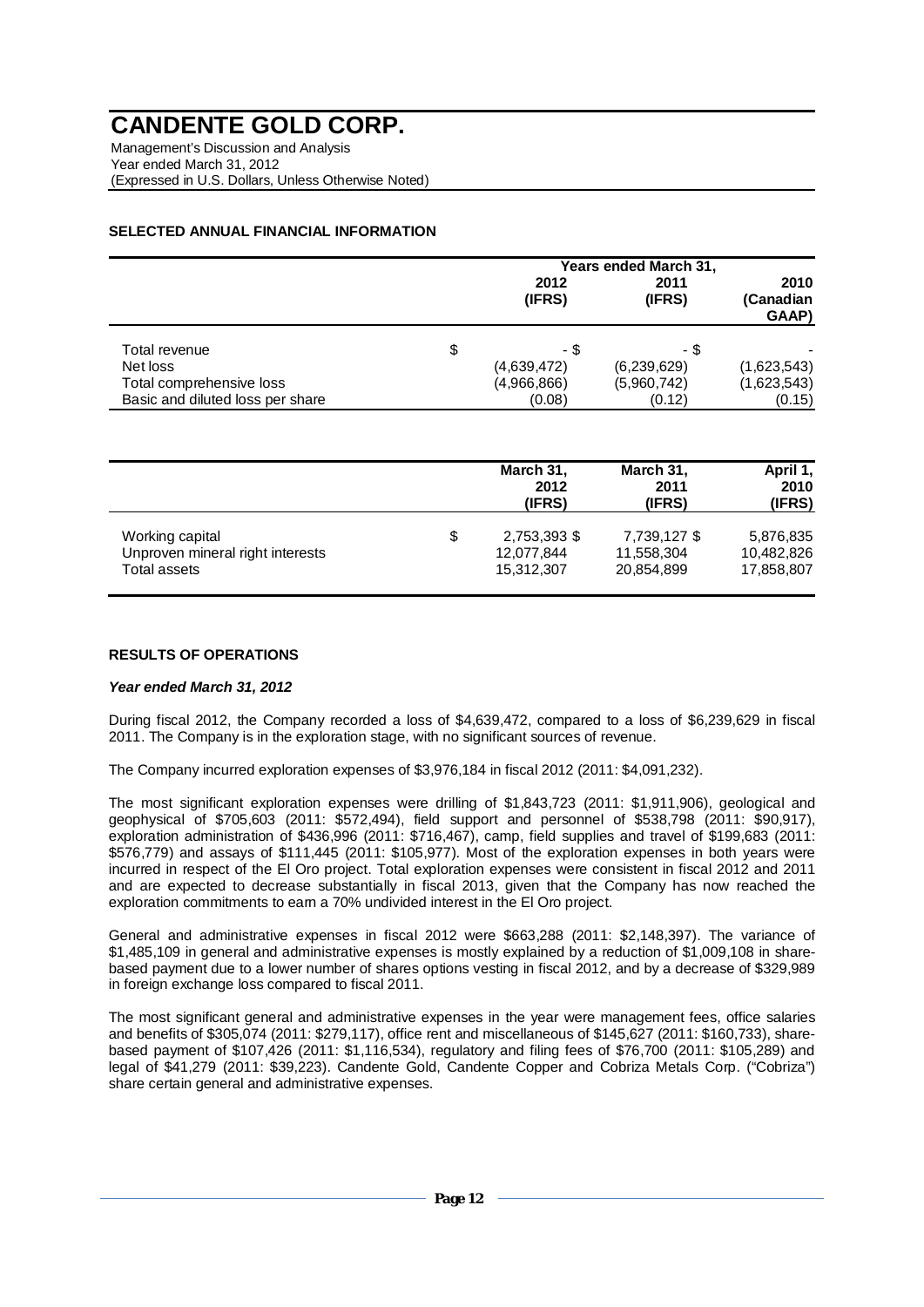Management's Discussion and Analysis Year ended March 31, 2012 (Expressed in U.S. Dollars, Unless Otherwise Noted)

**SUMMARY OF TOTAL EXPLORATION COSTS INCURRED BY THE COMPANY IN EACH QUARTER ("QE")** 

|                                   | Incurred to<br>March 31,<br>2011 | QE June 30,<br>2011 | <b>QE Sept. 30,</b><br>2011 | QE Dec. 31,<br>2011 | QE March<br>31, 2012 | Incurred to<br>March 31,<br>2012 |
|-----------------------------------|----------------------------------|---------------------|-----------------------------|---------------------|----------------------|----------------------------------|
|                                   | $($ \$)                          | $($ \$)             | $($ \$)                     | $($ \$)             | $($ \$)              | $($ \$)                          |
| <b>EL ORO</b>                     |                                  |                     |                             |                     |                      |                                  |
| Depreciation                      | 18,242                           | 4,568               | 4.568                       | 4.568               | 4,568                | 36,514                           |
| Assays                            | 100,919                          | 12,312              | 48,988                      | 22,073              | 5,502                | 189,794                          |
| Exploration administration        | 658,878                          | 108,059             | 65,402                      | 66,583              | 65,321               | 964,243                          |
| field<br>supplies<br>Camp,<br>and | 599,263                          | 46,866              | 44,260                      | 45,400              | 35,299               | 771,088                          |
| travel                            |                                  |                     |                             |                     |                      |                                  |
| Drilling                          | 1,921,488                        | 550,252             | 861,425                     | 384,364             | 47,682               | 3,765,211                        |
| Equipment maintenance and         |                                  |                     |                             |                     |                      |                                  |
| rental                            | 101,970                          | 29,991              | 21,101                      | 20,723              | 17,423               | 191,208                          |
| Field support and personnel       |                                  | 111,530             | 103,385                     | 82,125              | 45,191               | 342,231                          |
| Geological and geophysical        | 818,104                          | 137,880             | 167,455                     | 174,864             | 188,199              | 1,486,502                        |
|                                   | 4,218,864                        | 1,001,458           | 1,316,584                   | 800,700             | 409,185              | 7,746,791                        |
| <b>OTHER PROJECTS</b>             |                                  |                     |                             |                     |                      |                                  |
| Assays                            | 5,616                            | 9,396               | 2,921                       | 1,972               | 8,283                | 28,188                           |
| Exploration administration        | 103,584                          | 27,287              | 30,531                      | 32,516              | 41,297               | 235,215                          |
| field supplies<br>Camp.<br>and    | 26,813                           | 7,863               | 8.499                       | 6,314               | 5,182                | 54.671                           |
| travel                            |                                  |                     |                             |                     |                      |                                  |
| Equipment maintenance and         |                                  |                     |                             |                     |                      |                                  |
| rental                            | 9,453                            | 9,755               | 2,399                       | 4,579               | 8,692                | 34,878                           |
| Field support and personnel       | 98.864                           | 49,936              | 35,780                      | 41,437              | 69,414               | 295,431                          |
| Community relations               |                                  |                     |                             |                     | 7,000                | 7,000                            |
| Geological and geophysical        | 40,316                           | 10,844              | 13,018                      | 8,998               | 4,344                | 77,520                           |
|                                   | 284,646                          | 115,081             | 93,148                      | 95,816              | 144,212              | 732,903                          |
| <b>TOTAL</b>                      | 4,503,510                        | 1,116,539           | 1,409,732                   | 896,516             | 553,397              | 8,479,694                        |

### **SUMMARY OF QUARTERLY FINANCIAL RESULTS**

|                                            | <b>QE March 31, 2012</b> | QE Dec. 31, 2011 | QE Sept. 30, 2011 | QE June 30, 2011        |
|--------------------------------------------|--------------------------|------------------|-------------------|-------------------------|
| Total revenue<br>Loss<br>Basic and diluted | (825, 943)               | (1, 161, 336)    | (1,344,928)       | (1,307,265)             |
| loss per share                             | (0.01)                   | (0.02)           | (0.03)            | (0.02)                  |
|                                            | <b>QE March 31, 2011</b> | QE Dec. 31, 2010 | QE Sept. 30, 2010 | <b>QE June 30, 2010</b> |
| Total revenue<br>Loss<br>Basic and diluted | (1,527,797)              | (1,649,236)      | (1,609,485)       | (1,453,111)             |
| loss per share                             | (0.03)                   | (0.03)           | (0.03)            | (0.03)                  |

## **LIQUIDITY AND CAPITAL RESOURCES**

At March 31, 2012, the Company had cash and cash equivalents of \$2,364,289 and working capital of \$2,753,393, compared to cash and cash equivalents of \$8,643,417 and working capital of \$7,739,127 at March 31, 2011.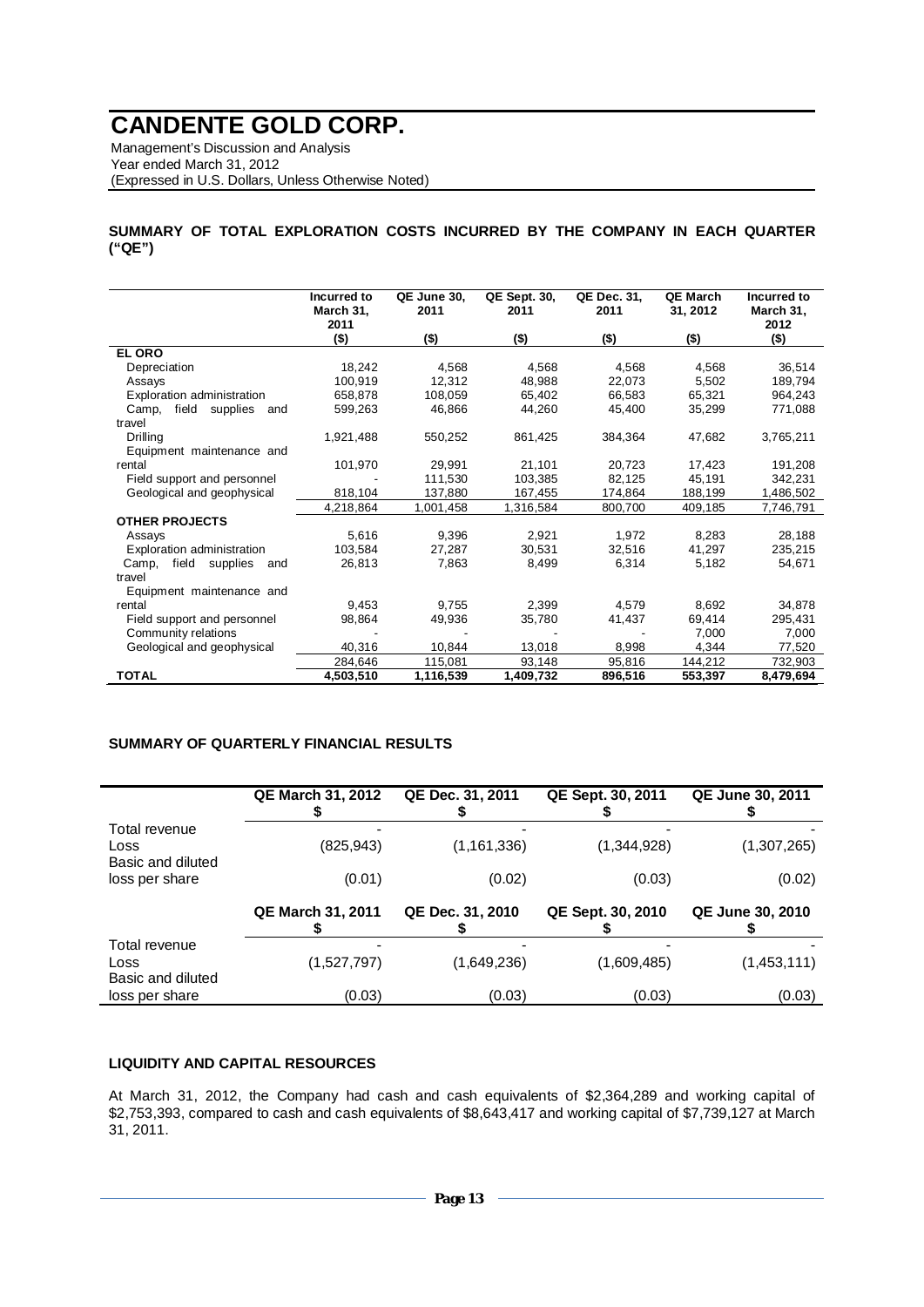Management's Discussion and Analysis Year ended March 31, 2012 (Expressed in U.S. Dollars, Unless Otherwise Noted)

As of March 31, 2012, the Company's liabilities consisted of trade and other payables of \$342,497, of which \$161,700 was due to Candente Copper in connection with cost-sharing for the quarter ended March 31, 2012.

The Company holds most of its cash in Guaranteed Investment Certificates ("GIC") issued by British Columbia Credit Unions. The GICs are insured on a no-limit basis by the Credit Union Deposit Insurance Corporation.

During the year ended March 31, 2012, the underwriters who participated in the Financing described below exercised their over-allotment option, raising additional gross proceeds for Candente Gold of \$334,833. Candente Gold issued 400,000 Units at a price of Cdn\$0.80 per Unit. Each whole Warrant entitles the holder thereof to acquire one common share of Candente Gold at a price of Cdn\$1.10 until March 30, 2013. The underwriters received a cash commission equal to 6.75% of the gross proceeds received from the overallotment and warrants entitling them to acquire a total of 24,000 common shares of Candente Gold at a price of Cdn\$0.86 per common share until March 30, 2013. The Agents' Warrants issued as finders' fees were valued by Candente Gold at \$2,557.

During the year ended March 31, 2011, Candente Gold completed a Financing for gross proceeds of \$6,659,154 and issued 8,125,000 Units at a price of Cdn\$0.80 per Unit. Each whole Warrant entitles the holder thereof to acquire one common share of Candente Gold at a price of Cdn\$1.10 to March 30, 2013. The underwriters who led the Financing acquired an additional 716,250 Units and 51,250 Warrants for additional gross proceeds of \$590,180 and received a cash commission equal to 6.75% of the gross proceeds raised in the Financing, entitling them to purchase such number of common shares of Candente Gold in an amount equal to 6% of the number of Units issued at a price of Cdn\$0.86 per common share until March 30, 2013. The Agents' Warrants issued as finders' fees were valued by Candente Gold at \$198,548.

Given that it currently does not have a source of revenue, the Company's ability to continue as a going concern remains contingent on its ability to obtain additional financing in future periods.

The Company has substantially reduced its exploration expenditures in the El Oro project after having met in April 2012 the exploration commitments to acquire an undivided 70% interest in the project. Cash outflows are expected to decrease materially in fiscal 2013 compared to prior years until the Company secures additional financing to continue developing its projects.

### Operating Activities

Cash used in operations in fiscal 2012, including the changes in non-cash working capital items, was \$4,862,584 (2011: \$5,008,588).

#### Financing Activities

In fiscal 2012, the Company received net proceeds of \$311,181 from the overallotment of the Financing. The Company also received \$53,388 from the exercise of 85,713 share purchase warrants, received \$15,462 from the exercise of 16,500 share options and paid \$977,165 pursuant to promissory note due to Canaco for the transfer of mineral right interests in 2009.

#### **Investing Activities**

In 2012, investing activities consisted of acquisition costs of \$454,219 related to the payment of mining rights in Mexico and Peru to maintain the good standing of the Company's mineral right interests, the purchase of \$25,203 in equipment and an increase of \$26,345 of Value Added Tax ("VAT") credits in Peru. VAT credits in Peru may only be recovered as credits against VAT payable from future sales generated by the Company.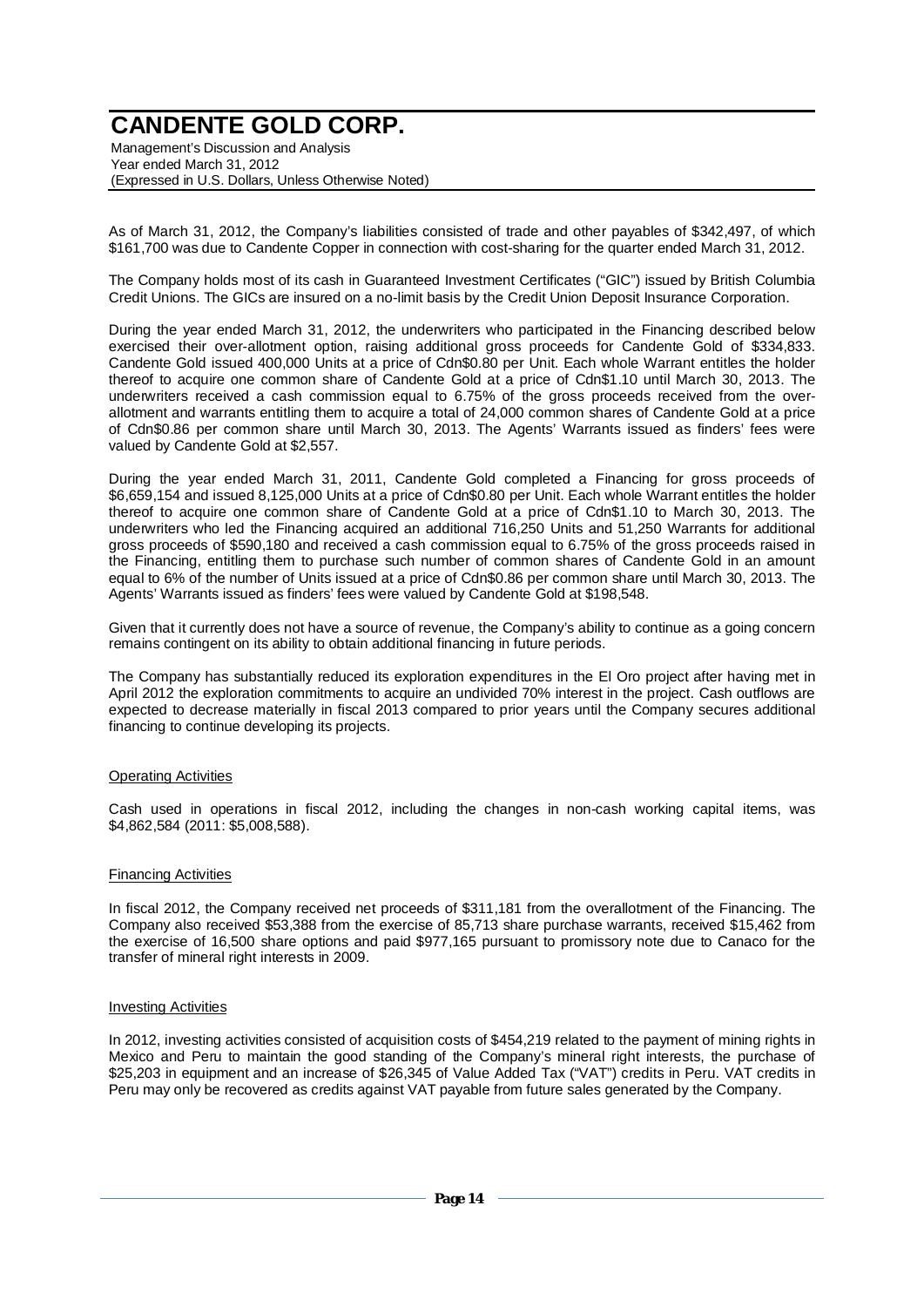Management's Discussion and Analysis Year ended March 31, 2012 (Expressed in U.S. Dollars, Unless Otherwise Noted)

## **SUMMARY OF CONTRACTUAL OBLIGATIONS**

The Company has commitments relating to the lease of premises in Canada and in Mexico. The future minimum lease payments are approximately as follows:

|                   |    | Total   | Less than 1 year |      | 1 to 3 years |      | 4 to 5 years | More than 5<br>vears |
|-------------------|----|---------|------------------|------|--------------|------|--------------|----------------------|
| Lease of premises | S. | 230.041 | 128.823          | - \$ | 45.086       | - \$ | 40.823 \$    | 15,309               |

### **TRANSACTIONS WITH RELATED PARTIES**

During the year ended March 31, 2012, a total of \$117,354 (2011: \$284,431) for geological consulting services rendered was paid or accrued to officers or directors or to private companies associated with directors and officers of the Company. These amounts are included as a component of exploration costs.

During the year ended March 31, 2012, a total of \$132,494 (2011: \$168,788) was paid as salaries to various officers of the Company and \$48,416 (2011: \$47,218) was paid or accrued to private companies associated with officers and directors of the Company for management services rendered. These amounts are included in general and administrative expenses.

Included in trade and other receivables at March 31, 2012 is \$nil (2011: \$11,366) owed to the Company by certain officers for expense advances. Included in trade and other payables at March 31, 2012 is \$17,634 (2011: \$29,875) owed by the Company to certain officers and directors of the Company for services rendered, reimbursement of expenses and directors' fees.

At March 31, 2012, a director and officer of the Company served as a director and officer of Candente Copper and three of the Company's officers served as officers of Candente Copper. During fiscal 2012, the Company, Cobriza and Candente Copper shared certain office and administrative expenses and Candente Copper made certain payments on behalf of the Company. As of March 31, 2012, a total of \$161,700 (2011: \$93,681) was due from the Company to Candente Copper for reimbursement of shared general and administrative expenses.

The above transactions were incurred by the Company in the normal course of operations. Expenses have been measured at the amount agreed upon between the two parties.

### **FOURTH QUARTER**

In the quarter ended March 31, 2012 ("Q4-2012") the Company recorded a loss of \$825,943 or \$0.01 per share, including \$553,397 in exploration costs and \$272,546 in general and administrative expenses. The main exploration expenses incurred in quarter were geological and geophysical of \$192,543, field support and personnel of \$114,605 and exploration administration of \$106,618. The most significant general and administration expenses were a foreign exchange loss of \$135,514, salaries and benefits of \$59,527 and office, rent and miscellaneous expenses of \$24,515.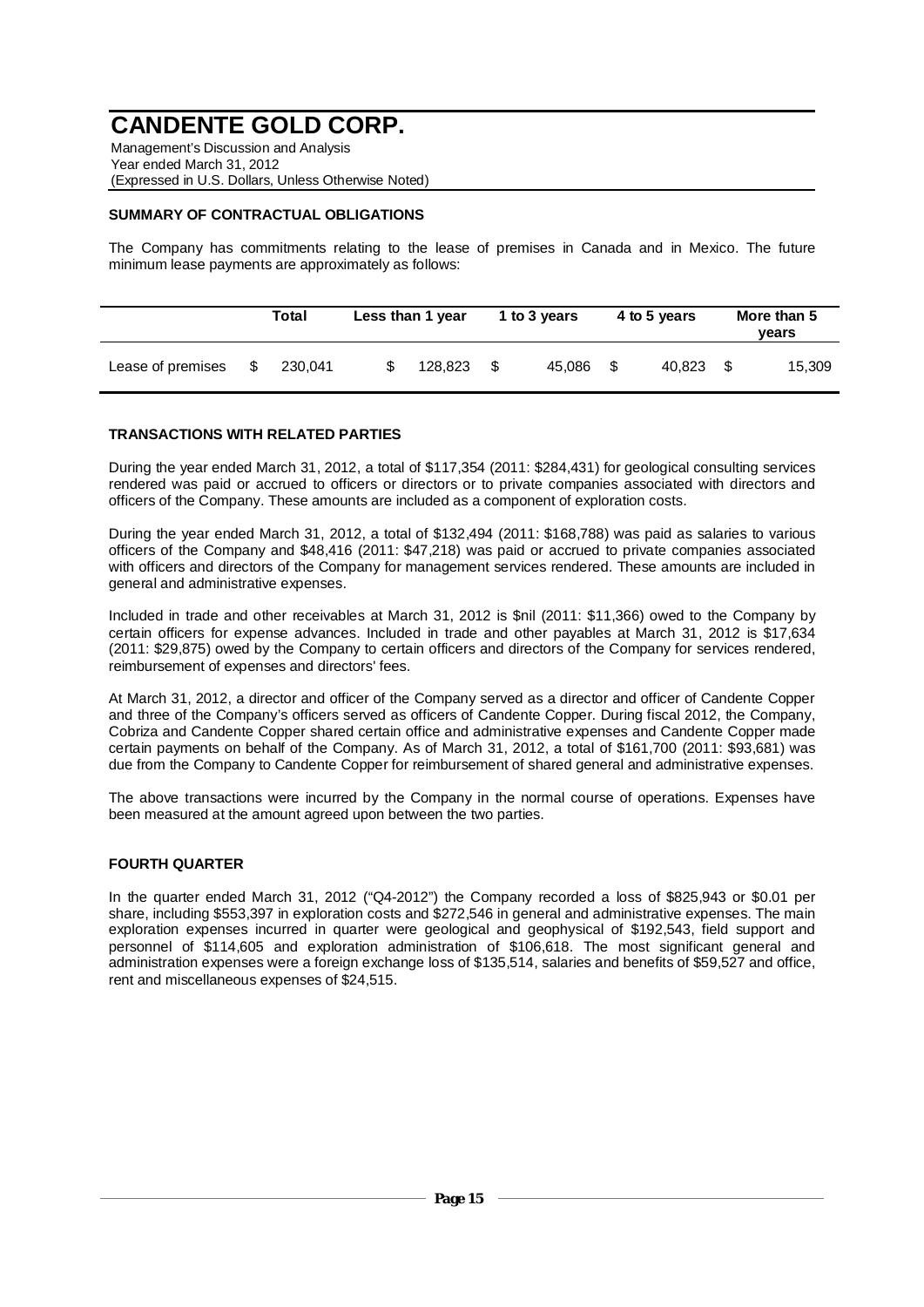Management's Discussion and Analysis Year ended March 31, 2012 (Expressed in U.S. Dollars, Unless Otherwise Noted)

A summary of expenses incurred on a quarterly basis in fiscal 2012 is presented below:

|                                            | Q1-2012     | Q2-2012     | Q3-2012       | Q4-2012    | Total F2012 |
|--------------------------------------------|-------------|-------------|---------------|------------|-------------|
| <b>Exploration Costs</b>                   |             |             |               |            |             |
| Amortization and depreciation              | 4,568       | 4,568       | 4,568         | 4,568      | 18,272      |
| Asssays                                    | 21,708      | 51,909      | 24,043        | 13,785     | 111,445     |
| Administration                             | 135,346     | 95,933      | 99,099        | 106,618    | 436,996     |
| Camp, field supplies and travel            | 54,729      | 52,759      | 51,714        | 40,481     | 199,683     |
| Drilling                                   | 550,252     | 861,425     | 384,364       | 47,682     | 1,843,723   |
| Equipment maintenance and rental           | 39,746      | 23,500      | 25,303        | 26,115     | 114,664     |
| Field support and personnel                | 161,466     | 139,165     | 123,562       | 114,605    | 538,798     |
| Community relations                        |             |             |               | 7,000      | 7,000       |
| Geological and geophysical                 | 148,724     | 180,473     | 183,863       | 192,543    | 705,603     |
|                                            | 1,116,539   | 1,409,732   | 896,516       | 553,397    | 3,976,184   |
|                                            |             |             |               |            |             |
| <b>General and Administration Expenses</b> |             |             |               |            |             |
| Amortization and depreciation              | 2.998       | 2,967       | 2,835         | 11,092     | 19,892      |
| Audit, accounting and tax                  | (1,715)     |             | 3,893         |            | 2,178       |
| <b>Bank charges</b>                        | 2,154       | 1,762       | 825           | 641        | 5,382       |
| Consulting                                 |             |             |               | 2,214      | 2,214       |
| Corporate development                      | 13,671      | 13,453      | 6,208         | 4,855      | 38,187      |
| Legal fees                                 | 13,814      | 21,912      | 2,655         | 2,898      | 41,279      |
| Salaries and benefits                      | 94,949      | 96,215      | 54,383        | 59,527     | 305,074     |
| Office, rent and miscellaneous             | 41,685      | 50,042      | 29,385        | 24,515     | 145,627     |
| Travel and accomodations                   | 3,058       | 23,796      | 5,752         | 3,651      | 36,257      |
| Regulatory and filing fees                 | 16,648      | 31,554      | 4,298         | 24,200     | 76,700      |
| Shareholder communications                 | 11,080      | 12,479      | 12,350        | 5,143      | 41,052      |
| Stock-based compensation                   | 39,214      | 50,166      | 19,503        | (1, 457)   | 107,426     |
| Interest and other income                  | (23, 025)   | (15, 169)   | (2,938)       | (247)      | (41, 379)   |
| Foreign exchange (gains) or losses         | (23, 805)   | (353, 981)  | 125,671       | 135,514    | (116, 601)  |
|                                            | 190,726     | (64, 804)   | 264,820       | 272,546    | 663,288     |
| Net loss                                   | (1,307,265) | (1,344,928) | (1, 161, 336) | (825, 943) | (4,639,472) |
| Cumulative translation adjustment          | (59, 511)   | (639, 495)  | 112,364       | 259,248    | (327, 394)  |
| Comprehensive loss                         | (1,366,776) | (1,984,423) | (1,048,972)   | (566, 695) | (4,966,866) |

### **SUBSEQUENT EVENTS**

Subsequent to March 31, 2012, the Company completed the requirements to exercise the Second Option to acquire a 70% undivided interest in El Oro (Note 5).

#### **CRITICAL ACCOUNTING ESTIMATES**

The Company's significant accounting policies are summarized in Note 3 of its Consolidated Financial Statements for the year ended March 31, 2012. The preparation of consolidated financial statements in accordance with IFRS requires management to select accounting policies and make estimates and judgements that may have a significant impact on the consolidated financial statements. The Company regularly reviews its estimates; however, actual amounts could differ from the estimates used and, accordingly, materially affect the results of operations.

Examples of significant estimates include:

- Determination of fair value assumptions upon acquisition of assets;
- Carrying values of unproven mineral right interests;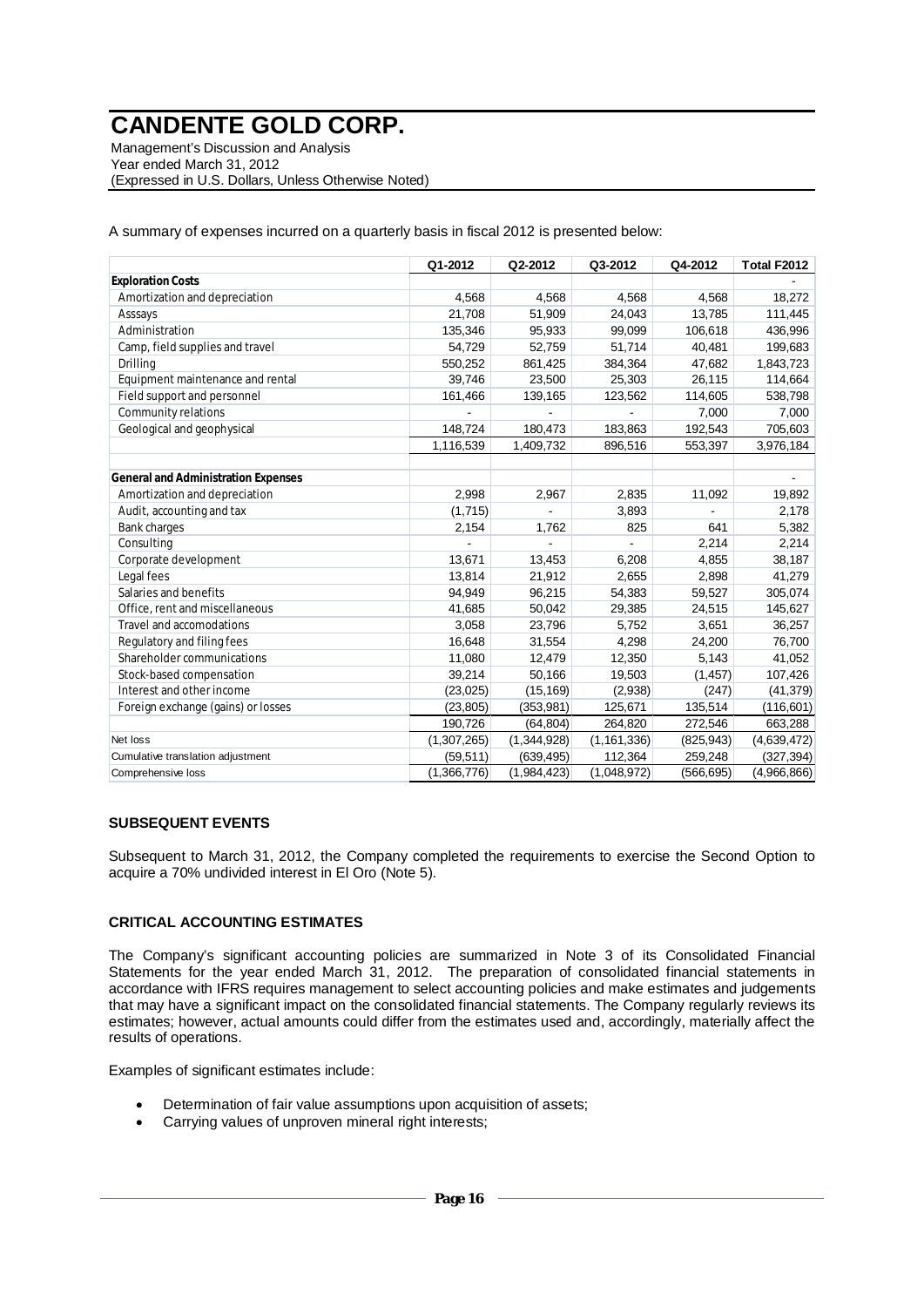Management's Discussion and Analysis Year ended March 31, 2012 (Expressed in U.S. Dollars, Unless Otherwise Noted)

- Carrying values of equipment and depreciation rates for equipment;
- Recoverability of trade and other receivables;
- Valuation of deferred income taxes;
- Assumptions incorporated to assess impairment of unproven mineral right interests and equipment;
- Valuation of share-based payment;
- Determination of environmental obligations.

Examples of significant judgements, apart from those involving estimates, include:

- The accounting policies for unproven mineral right interests and equipment;
- Recoverability of capitalized amounts;
- x Recognition of deferred tax assets and liabilities;
- Determination of functional currency;
- Determination of the economic viability of a project.

#### **IFRS**

The Company adopted IFRS effective April 1, 2011 with a transition date of April 1, 2010.

Under IFRS 1, IFRS are applied retrospectively at the transition date with all adjustments to assets and liabilities as stated under Canadian GAAP taken to deficit unless certain exemptions are applied. The Company elected to take the following IFRS 1 optional exemptions:

- Not to restate business combinations which occurred prior to the transition date and the accounting thereof.
- Reclassify the cumulative translation difference reserve for all foreign operations to zero at the date of transition to IFRS.
- Extinguishing certain financial liabilities with equity instruments.
- Share-based payments IFRS 2 Share-based payments encourages application of its provisions to equity instruments granted on or before November 7, 2002, but permits the application only to equity instruments granted after November 7, 2002 that had not vested by the transition date. The Company has chosen to apply IFRS 2 for only those outstanding equity instruments granted after November 7, 2002 that had not vested by the transition date.

The following paragraphs explain the significant differences between Canadian GAAP and the current IFRS accounting policies applied by the Company. These differences result in the adjustments presented in the tables listed in the following pages.

- Note 1 Under Canadian GAAP, the properties transferred to the Company by Candente Copper were transferred at their carrying value. Under IFRS, the transfer of properties was accounted for at fair value. The impact of this difference as of April 1, 2010 was a net increase of \$3,570,588 to unproven mineral right interests, an increase of \$3,146,134 in share capital and an increase of \$424,454 in equity reserve. The impact in the year ended March 31, 2011 was a transfer of \$68,250 between equity reserve and share capital, upon exercise of Deemed Options and Deemed Warrants.
- Note 2 Under Canadian GAAP, the Company and all of its subsidiaries had a U.S. dollar functional currency. Under IFRS, the functional currency of the parent company is the Canadian dollar as this is the currency in which it primarily generates and expends cash. The Company's presentation currency remains the U.S. dollar. The period end exchange rate is applied to all entities where the functional currency is different from the presentation currency, resulting in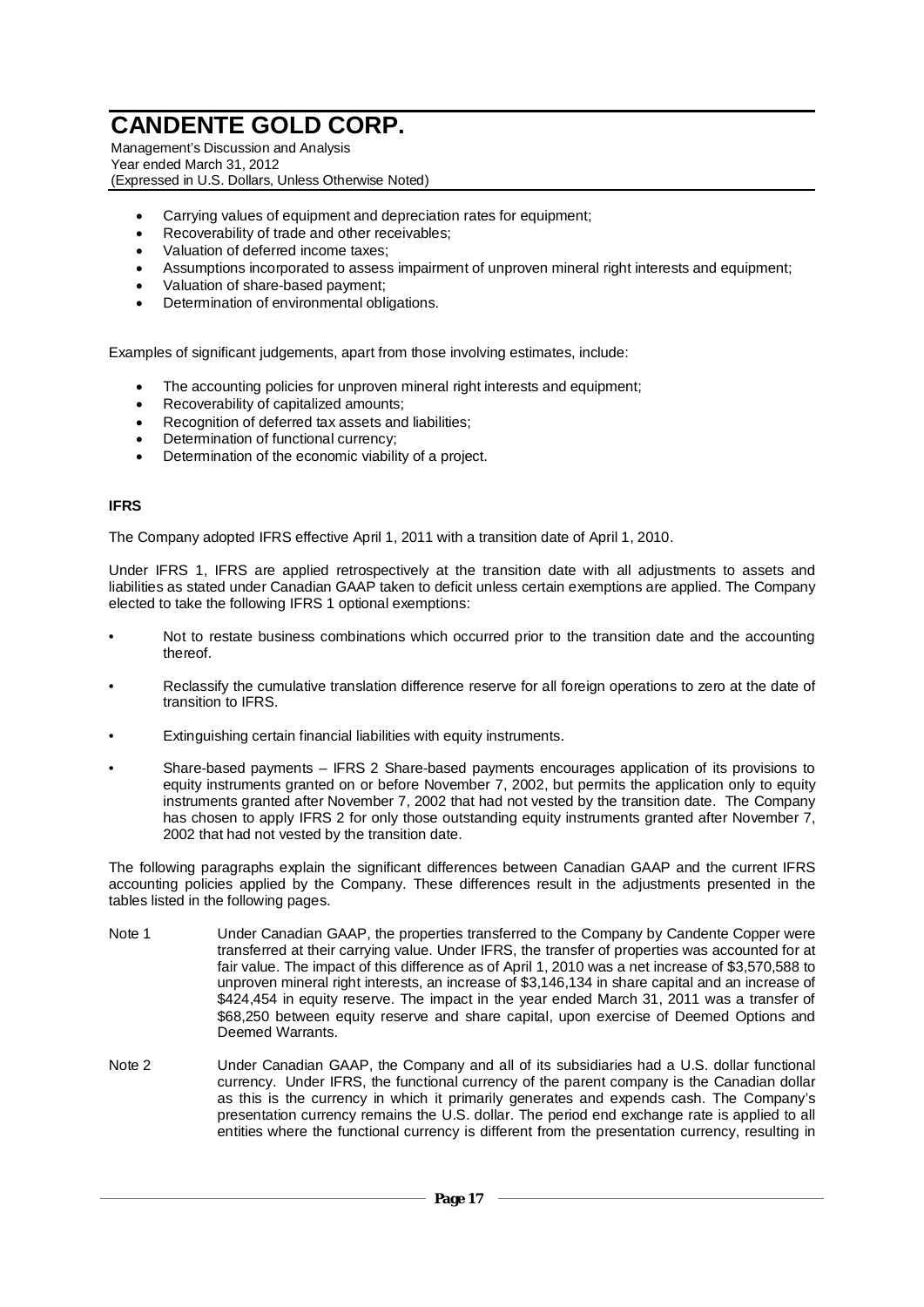Management's Discussion and Analysis Year ended March 31, 2012 (Expressed in U.S. Dollars, Unless Otherwise Noted)

> an adjustment on transition to IFRS and a cumulative translation adjustment on each statement of financial position date. The impact of this IFRS adjustment as of April 1, 2010 was an increase of \$89 in equipment, an increase of \$3,954 in unproven mineral interests and a reduction in deficit of \$4,043 per the exemption elected above whereby the foreign currency translation adjustment was reclassified to \$nil at April 1, 2010. As of March 31, 2011, the impact of this adjustment was an increase of \$1,033 in equipment, an increase of \$21,303 in unproven mineral interests, an increase in deficit of \$256,551 and an increase to cumulative translation allowance of \$278,887.

Note 3 Under Canadian GAAP, the Company recorded share-based payments on a straight-line basis over the vesting period. Under IFRS, the Company calculates the fair value for sharebased payments for each tranche within an award over the vesting period of the corresponding tranche. The impact from this adjustment on April 1, 2010 was an increase to other equity reserve and deficit of \$261,550. During the year ended March 31, 2011, there was a decrease of \$314,665 to share-based payment and other equity reserve from this adjustment.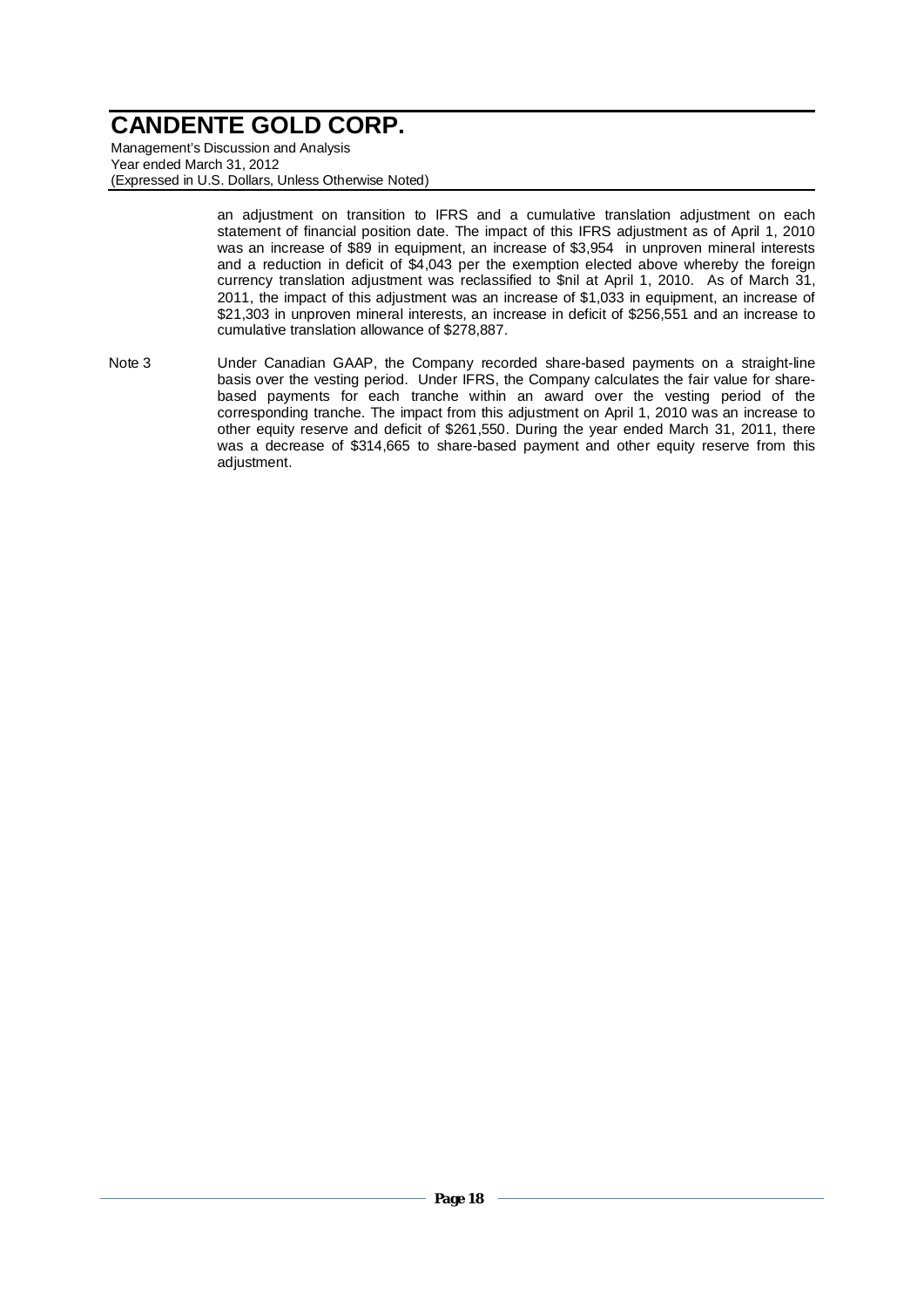Management's Discussion and Analysis Year ended March 31, 2012 (Expressed in U.S. Dollars, Unless Otherwise Noted)

### Reconciliation of statements of financial position

The reconciliation between Canadian GAAP and IFRS statements of financial position at January 1, 2010 and December 31, 2010 is provided below.

|                                  | April 1, 2010 |                              |                |             |  |  |
|----------------------------------|---------------|------------------------------|----------------|-------------|--|--|
|                                  | Canadian      | <b>Transition</b>            |                |             |  |  |
|                                  | <b>GAAP</b>   | Impact                       | <b>Note</b>    | <b>IFRS</b> |  |  |
|                                  | \$            | \$                           |                | \$          |  |  |
| <b>ASSETS</b>                    |               |                              |                |             |  |  |
| <b>Current</b>                   |               |                              |                |             |  |  |
| Cash and cash equivalents        | 6,944,999     | $\qquad \qquad \blacksquare$ |                | 6,944,999   |  |  |
| Trade and other receivables      | 101,323       |                              |                | 101,323     |  |  |
| Prepaid expenses and deposits    | 312,851       |                              |                | 312,851     |  |  |
|                                  | 7,359,173     | $\overline{a}$               |                | 7,359,173   |  |  |
| <b>Non-current assets</b>        |               |                              |                |             |  |  |
| Equipment                        | 12,157        | 89                           | $\overline{2}$ | 12,246      |  |  |
| Value-added tax credits          | 4,562         |                              |                | 4,562       |  |  |
| Unproven mineral right interests | 6,908,284     | 3,574,542                    | 1, 2           | 10,482,826  |  |  |
|                                  | 14,284,176    | 3,574,631                    |                | 17,858,807  |  |  |
| <b>LIABILITIES</b>               |               |                              |                |             |  |  |
| <b>Current</b>                   |               |                              |                |             |  |  |
| Trade and other payables         | 206,828       |                              |                | 206,828     |  |  |
| Promissory note payable          | 1,275,510     |                              |                | 1,275,510   |  |  |
|                                  | 1,482,338     | $\overline{\phantom{m}}$     |                | 1,482,338   |  |  |
| <b>EQUITY</b>                    |               |                              |                |             |  |  |
| Share capital                    | 12,344,896    | 3,146,134                    | 1              | 15,491,030  |  |  |
| Equity reserve                   | 2,080,485     | 686,004                      | 1, 3           | 2,766,489   |  |  |
| <b>Deficit</b>                   | (1,623,543)   | (257, 507)                   | $\overline{2}$ | (1,881,050) |  |  |
|                                  | 12,801,838    | 3,574,631                    |                | 16,376,469  |  |  |
|                                  | 14,284,176    | 3,574,631                    |                | 17,858,807  |  |  |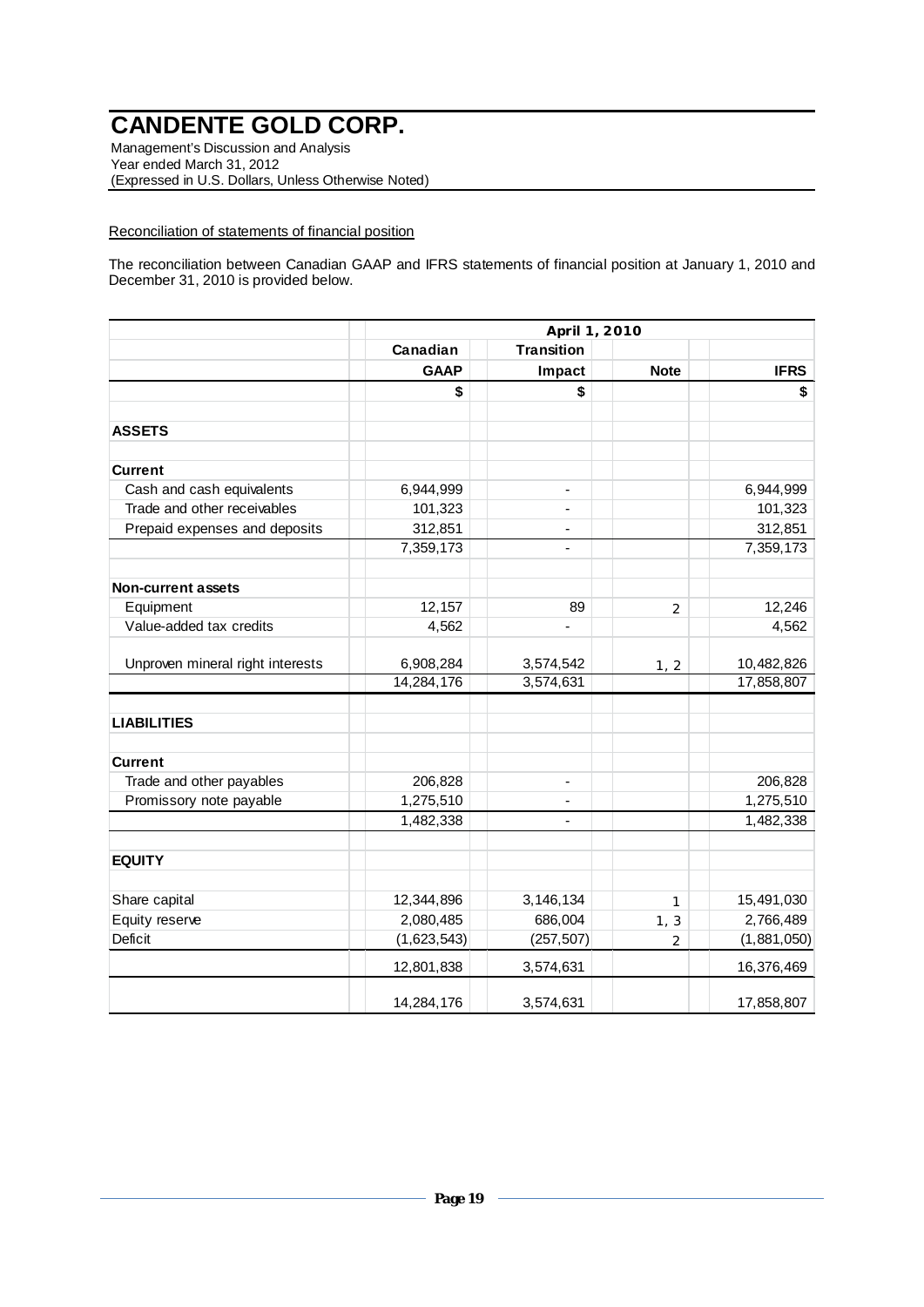Management's Discussion and Analysis Year ended March 31, 2012 (Expressed in U.S. Dollars, Unless Otherwise Noted)

|                                      | March 31, 2011 |                          |                |               |  |  |
|--------------------------------------|----------------|--------------------------|----------------|---------------|--|--|
|                                      | Canadian       | <b>Transition</b>        |                |               |  |  |
|                                      | <b>GAAP</b>    | Impact                   | <b>Note</b>    | <b>IFRS</b>   |  |  |
|                                      | \$             | \$                       |                | \$            |  |  |
|                                      |                |                          |                |               |  |  |
| <b>ASSETS</b>                        |                |                          |                |               |  |  |
| <b>Current</b>                       |                |                          |                |               |  |  |
| Cash and cash equivalents            | 8,643,417      | $\overline{\phantom{a}}$ |                | 8,643,417     |  |  |
| Trade and other receivables          | 446,558        | $\blacksquare$           |                | 446,558       |  |  |
| Prepaid expenses and deposits        | 79,832         |                          |                | 79,832        |  |  |
|                                      | 9,169,807      | $\overline{\phantom{a}}$ |                | 9,169,807     |  |  |
| <b>Non-current assets</b>            |                |                          |                |               |  |  |
| Equipment                            | 96,767         | 1,122                    | $\overline{2}$ | 97,889        |  |  |
| Value-added tax credits              | 28,899         |                          |                | 28,899        |  |  |
| Unproven mineral right interests     | 7,962,459      | 3,595,845                | 1, 2           | 11,558,304    |  |  |
|                                      | 17,257,932     | 3,596,967                |                | 20,854,899    |  |  |
| <b>LIABILITIES</b>                   |                |                          |                |               |  |  |
| <b>Current</b>                       |                |                          |                |               |  |  |
| Trade and other payables             | 453,515        | $\overline{\phantom{a}}$ |                | 453,515       |  |  |
| Promissory note payable              | 977,165        | $\overline{\phantom{a}}$ |                | 977,165       |  |  |
|                                      | 1,430,680      | $\overline{\phantom{a}}$ |                | 1,430,680     |  |  |
| <b>EQUITY</b>                        |                |                          |                |               |  |  |
| Share capital                        | 18,792,231     | 3,214,384                | $\mathbf{1}$   | 22,006,615    |  |  |
| Equity reserve                       | 4,956,307      | 303,089                  | 1, 3           | 5,259,396     |  |  |
| Deficit                              | (7,921,286)    | (199, 393)               | 2, 3           | (8, 120, 679) |  |  |
| Foreign currency translation reserve |                | 278,887                  | $\overline{2}$ | 278,887       |  |  |
|                                      | 15,827,252     | 3,596,967                |                | 19,424,219    |  |  |
|                                      | 17,257,932     | 3,596,967                |                | 20,854,899    |  |  |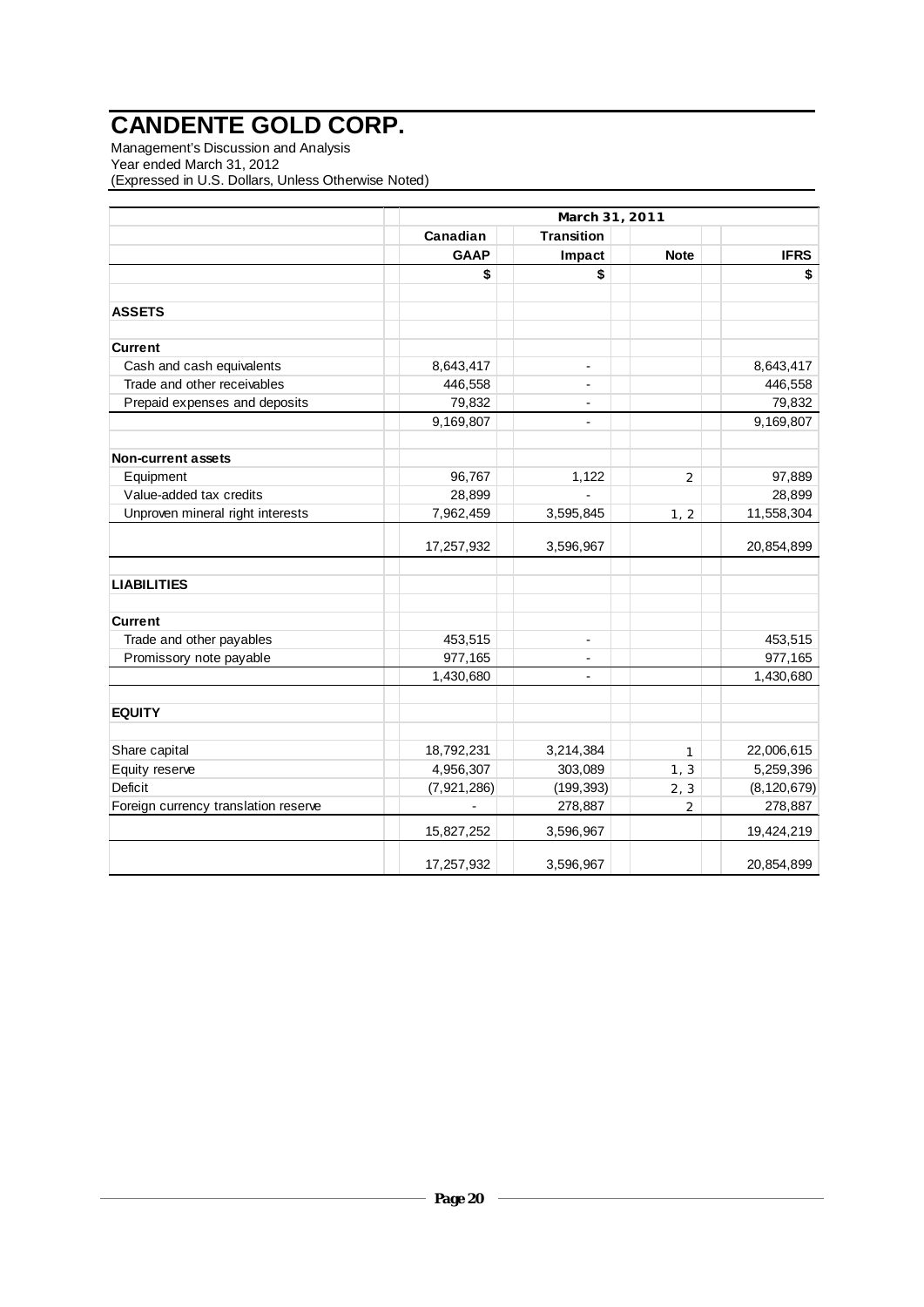Management's Discussion and Analysis Year ended March 31, 2012 (Expressed in U.S. Dollars, Unless Otherwise Noted)

#### Reconciliation of total comprehensive income

The reconciliation between Canadian GAAP and IFRS total comprehensive income for the year ended December 31, 2010 is provided below.

|                                               | Canadian      | <b>Transition</b>        |                |               |
|-----------------------------------------------|---------------|--------------------------|----------------|---------------|
|                                               | <b>GAAP</b>   | Impact                   | <b>Note</b>    | <b>IFRS</b>   |
|                                               | \$            | \$                       |                | \$            |
| <b>GENERAL AND ADMINISTRATIVE</b>             |               |                          |                |               |
| Depreciation                                  | 10,674        | $\overline{\phantom{a}}$ |                | 10,674        |
| Audit and tax advisory fees                   | 55,854        |                          |                | 55,854        |
| Bank charges and interest                     | 8,439         |                          |                | 8,439         |
| Corporate development                         | 116,611       |                          |                | 116,611       |
| Legal                                         | 39,223        |                          |                | 39,223        |
| Management fees, office salaries and benefits | 279,117       |                          |                | 279,117       |
| Office, rent and miscellaneous                | 160,733       |                          |                | 160,733       |
| Travel and accommodations                     | 42,187        | $\blacksquare$           |                | 42,187        |
| Regulatory and filing fees                    | 105,289       | $\blacksquare$           |                | 105,289       |
| Shareholder communications                    | 44,251        |                          |                | 44,251        |
| Share-based payment (Note 7)                  | 1,431,199     | (314, 665)               | 3              | 1,116,534     |
| Interest and other income                     | (43,903)      |                          |                | (43, 903)     |
| (Gain) loss on foreign exchange               | (43, 163)     | 256,551                  | $\overline{2}$ | 213,388       |
|                                               | 2,206,511     |                          |                | 2,148,397     |
|                                               |               |                          |                |               |
| <b>EXPLORATION</b>                            |               |                          |                |               |
| Depreciation                                  | 13,587        | $\overline{\phantom{a}}$ |                | 13,587        |
| Assays                                        | 105,977       |                          |                | 105,977       |
| Administration                                | 716,467       |                          |                | 716,467       |
| Camp, filed supplies and travel               | 576,779       | $\overline{a}$           |                | 576,779       |
| Drilling                                      | 1,911,906     |                          |                | 1,911,906     |
| Equipment maintenance and rental              | 103,105       | $\overline{a}$           |                | 103,105       |
| Field support and personnel                   | 90,917        | $\overline{a}$           |                | 90,917        |
| Geological and geophysical                    | 572,494       | $\overline{a}$           |                | 572,494       |
|                                               | 4,091,232     |                          |                | 4,091,232     |
| Net loss                                      | (6, 297, 743) |                          |                | (6, 239, 629) |
| Other comprehensive income:                   |               |                          |                |               |
| Foreign currency translation adjustment       |               | 278,887                  | $\overline{2}$ | 278,887       |
|                                               |               |                          |                | 278,887       |
| <b>Total comprehensive loss</b>               | (6, 297, 743) |                          |                | (5,960,742)   |

### Statement of cash flows

The IFRS transition adjustments noted above did not have an impact on the Company's net cash flows. There was no change to investing and financing cash flow sub-totals.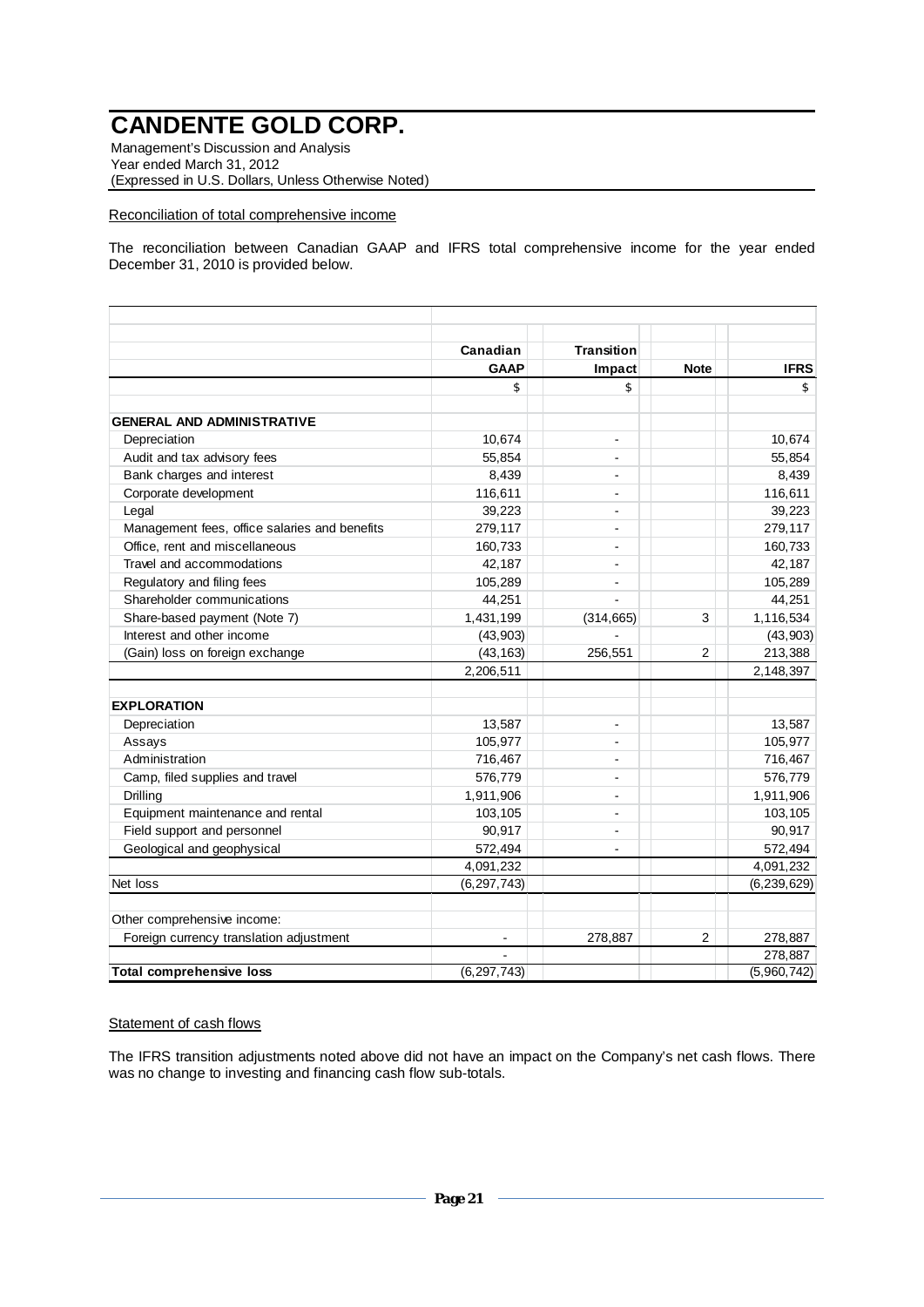Management's Discussion and Analysis Year ended March 31, 2012 (Expressed in U.S. Dollars, Unless Otherwise Noted)

## **DISCLOSURE CONTROLS AND PROCEDURES**

Disclosure controls and procedures are designed to provide reasonable assurance that material information is gathered and reported to senior management as is appropriate to permit timely decisions regarding public disclosure.

The Company engaged legal counsel to formalize its disclosure controls and procedures. Based on those recommendations, a corporate disclosure policy was presented to the Company's board and formally adopted on March 25, 2009. The disclosure policy includes the setting up of a Disclosure Policy Committee that consists of the Company's CEO, President and Corporate Secretary.

The disclosure policy and committee have been in place since the adoption date. Management is reasonably confident that material information relating to the Company, including its consolidated subsidiaries, is being made known to senior management in a timely manner, and that the Company's disclosure controls and procedures are effective not only with respect to the Company's annual filing requirements but on an ongoing basis.

## **INTERNAL CONTROLS OVER FINANCIAL REPORTING ("ICFR")**

Internal control over financial reporting is a process designed to provide reasonable assurance regarding the reliability of financial reporting and the preparation of financial statements for external purposes in accordance with IFRS.

The Company's internal control over financial reporting includes policies and procedures that pertain to the maintenance of records that accurately and fairly reflect the additions to and dispositions of the assets of the Company; provide reasonable assurance that transactions are recorded as necessary to permit preparation of financial statements in accordance with IFRS and the Company's receipts and expenditures are made only in accordance with authorization of management and the Company's directors; and provide reasonable assurance regarding prevention or timely detection of unauthorized acquisition, use or disposition of the Company's assets that could have a material effect on the annual or interim financial statements.

Any system of internal controls over financial reporting, no matter how well designed, has inherent limitations. Therefore, even those systems determined to be effective can provide only reasonable assurance with respect to financial statement preparation and presentation.

An evaluation of the design effectiveness of the Company's internal controls over financial reporting was conducted as of March 31, 2012 by the Company's management, including the President and CEO and CFO. Based on this evaluation, management has concluded that the design of the Company's internal controls over financial reporting was effective.

There were no changes in the Company's internal control over financial reporting during the year ended March 31, 2012 that have materially affected, or are reasonably likely to affect, the Company's internal control over financial reporting.

### **RISKS AND UNCERTAINTIES**

The Company is subject to a number of significant risks due to the nature and the present stage of its business and the effect of worldwide economic conditions. Exploration of mineral properties involves a high degree of financial risk. While discovery of an ore body may result in substantial rewards, few exploration properties are ultimately developed into producing mines. Major expenditures may be required to establish reserves by drilling, constructing mining and process facilities, developing metallurgical processes and extracting base and precious-metals from ore. It is impossible to ensure that the current exploration programs of the Company will result in profitable commercial mining operations.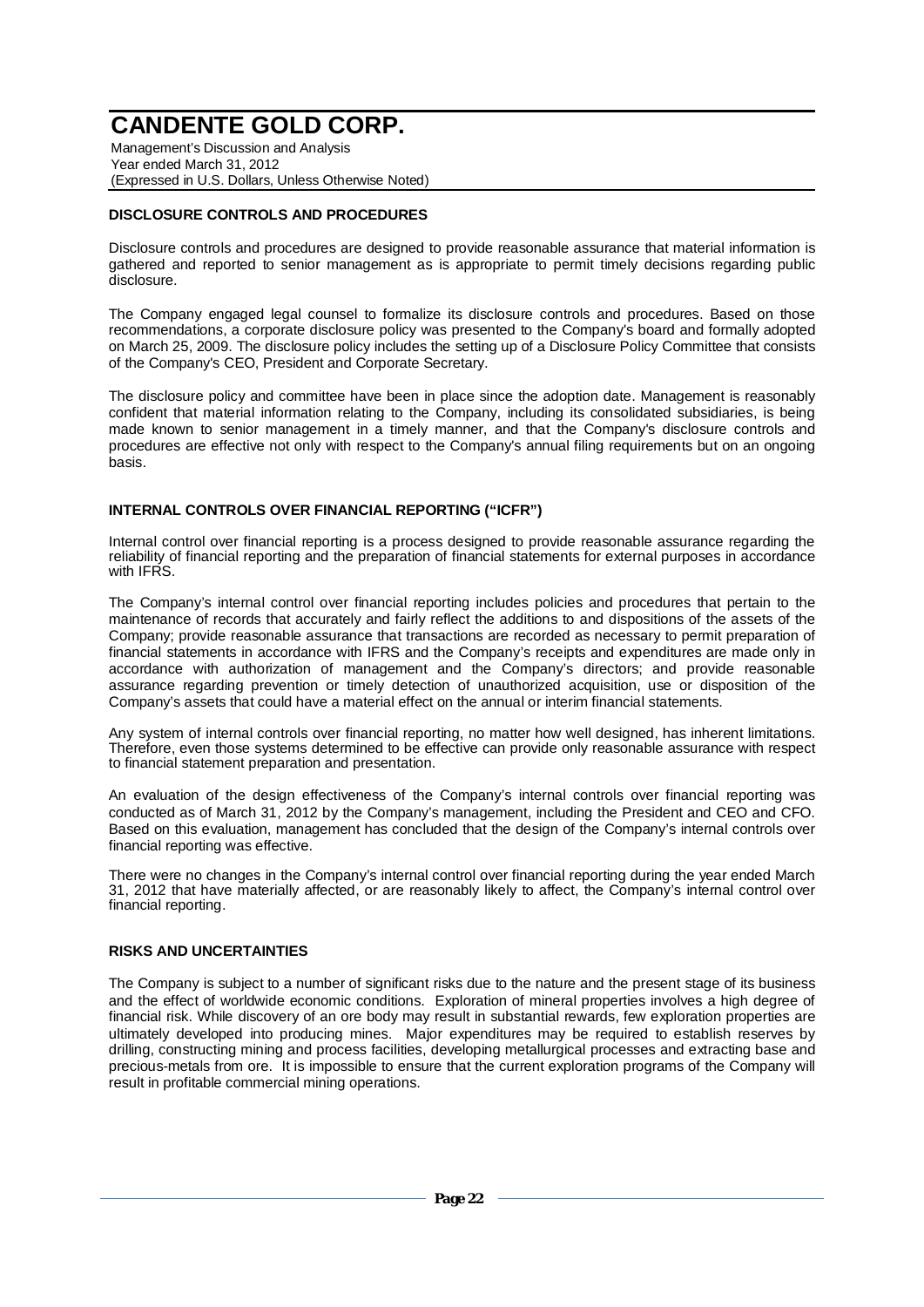Management's Discussion and Analysis Year ended March 31, 2012 (Expressed in U.S. Dollars, Unless Otherwise Noted)

Risk factors that should be taken into account in assessing the Company's activities and any investment in the Company include, but are not limited to, those listed below. Any one or more of these risk factors could have a material impact on the financial condition of the Company. This information, by its nature, is not all-inclusive and risk factors that have not been listed could have a material impact on the future financial condition of the Company.

#### *Economic conditions may prevent the Company from obtaining the capital required to continue operations*

The Company's ability to continue operations is contingent on its ability to obtain additional financing. Equity market conditions, funding environments and the price of the Company's common shares may make it dilutive and difficult to raise funds by the sale of the Company's shares. An investment in the shares of a junior resource company is considered to be a high-risk investment. While the Company currently has the necessary cash resources to fund operations and exploration work at its properties for a period of at least one year, there is no assurance that financing will be available to the Company in future periods.

#### . *Limited Operating History*

The Company has limited operating history. The Company is exploring its mineral properties for precious metals. The Company currently does not generate any revenues from production. Its success will depend largely upon its ability to locate commercially productive mineral reserves. As a result of these factors, it is difficult to evaluate the Company's prospects, and its future success is more uncertain than if it had a longer history of operations.

### *History of Losses*

The Company incurred a net loss of \$4,639,472 in fiscal 2012 and is expected to continue to generate losses while it continues to be a development-stage company. The Company anticipates significant expenditures for its mineral exploration programs. Since most exploration projects do not result in the discovery of commercially productive mineral reserves and are ultimately expensed in full, the Company expects to report net losses at least into the foreseeable future.

The long-term profitability of the Company's operations will be in part directly related to the success of its exploration programs, which are affected by numerous factors including the cost of such programs, the amount of mineral reserves discovered and fluctuations in the price of any minerals produced.

### *No History of Dividends*

Since incorporation, the Company has not paid any cash or other dividends on its common stock and does not expect to pay such dividends in the foreseeable future, as all available funds will be invested primarily to finance its mineral exploration programs. The Company will need to achieve profitability prior to any dividends being declared.

### *Dilution*

The Company does not generate any revenues from production and does not have sufficient financial resources to undertake by itself all of its planned exploration programs. The Company has limited financial resources and has financed its operations primarily through the sale of securities such as common shares. The Company will need to continue its reliance on the sale of such securities for future financing, resulting in dilution to the Company's existing shareholders. The amount of additional funds required will depend largely on the success of the Company's exploration programs.

Further exploration programs will depend on the Company's ability to obtain additional financing which may not be available under favorable terms, if at all. If adequate financing is not available, the Company may not be able to commence or continue with its exploration programs or to meet minimum expenditure requirements to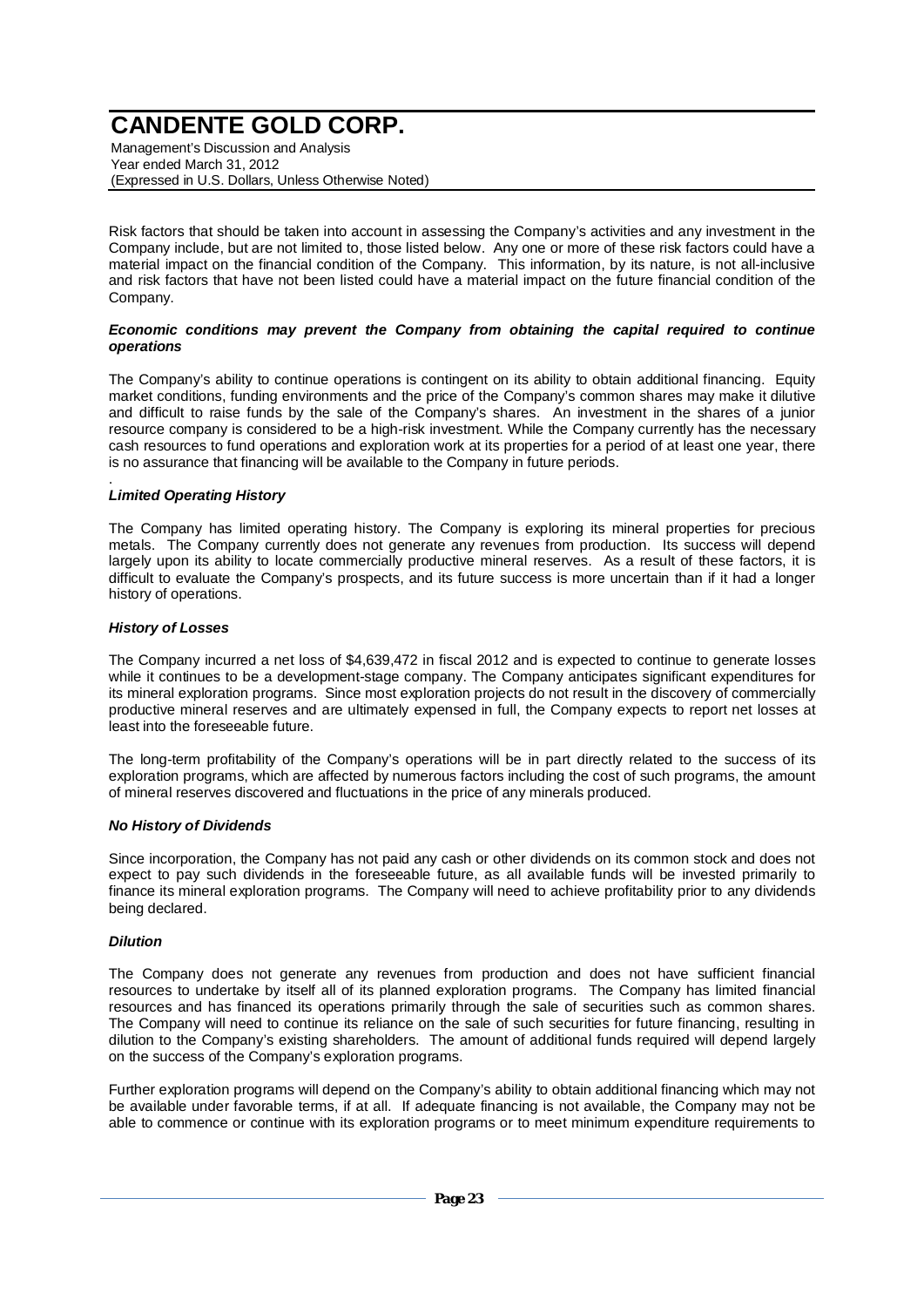Management's Discussion and Analysis Year ended March 31, 2012 (Expressed in U.S. Dollars, Unless Otherwise Noted)

prevent the full or partial loss of its mineral properties. Also, failure to meet the Company's share of costs incurred under joint venture arrangements to which it is a party may result in a reduction of its interests in mineral properties. Furthermore, if other parties to such agreements do not meet their share of such costs, the Company may be unable to finance the cost required to complete the recommended programs.

## *No Known Mineral Reserves*

All of the Company's mineral properties are in the exploration stage and are without known mineral reserves. Although the Company may discover mineral reserves through its exploration programs, commercial production may not be warranted due to insufficient quantities. Development of any of the Company's properties will only follow upon obtaining satisfactory exploration results. However, few mineral properties that are explored are ultimately developed into producing mines.

In the event a commercially productive mineral reserve is discovered, substantial expenditures are required to develop mineral reserves for production through drilling, development of metallurgical processes for extraction and to develop the mining and processing facilities and infrastructure at the production site. The marketability of any minerals discovered may be affected by numerous factors which are beyond the Company's control and which cannot be predicted, such as market fluctuations, the proximity and capacity of milling facilities, mineral markets and processing equipment, and such other factors as government regulations, including regulations relating to royalties, allowable production, importing and exporting of minerals, and environmental protection. Depending on the price of minerals produced, the Company may determine that it is impractical to commence or continue commercial production.

### *Title to Mineral Properties*

The Company believes it has diligently investigated title to all of its mineral properties and, to the best of its knowledge, title to all properties are in good standing. However, the properties may be subject to prior unregistered agreements or transfers, which may affect the validity of the Company's ownership of such properties.

Although the Company has exercised the usual due diligence with respect to title to properties in which it has a material interest, title to such properties may be challenged or impugned in the future. The boundaries of the Company's mineral properties have not been surveyed and, therefore, the precise location and area of these mining properties may be in doubt. The Company makes a search of mining records in accordance with mining industry practices to confirm that it has acquired satisfactory title to its properties but does not obtain title insurance with respect to such properties. The possibility exists that title to one or more of its properties, particularly title to undeveloped properties, might be defective because of errors or omissions in the chain of title, including defects in conveyances and defects in locating or maintaining such claims. Should any defect in title be discovered by or disclosed to the Company, all reasonable steps would be taken to perfect title to the particular claims in question. The Company is not aware of any material defect in the title to its mineral properties.

A claim on any of the Company's mineral properties, especially if commercially productive mineral reserves have been located, could adversely affect the Company's long-term profitability as it may preclude entirely the economic development of a mineral property. Also, such a claim would affect the Company's current operations due to the high costs of defending against such claims and its impact on senior management's time.

## *Key Personnel*

The Company is dependent on a relatively small number of key personnel, the loss of any of whom could have an adverse effect on the operations of the Company. The Company's success is dependent to a great degree on its ability to attract and retain qualified management personnel. The loss of such key personnel, through incapacity or otherwise, would require the Company to seek and retain other qualified personnel and could compromise the pace and success of its exploration activities. The Company does not maintain key person insurance in the event of a loss of any such key personnel. Also, certain management personnel of the Company are officers and/or directors of other publicly-traded companies and will only devote part of their time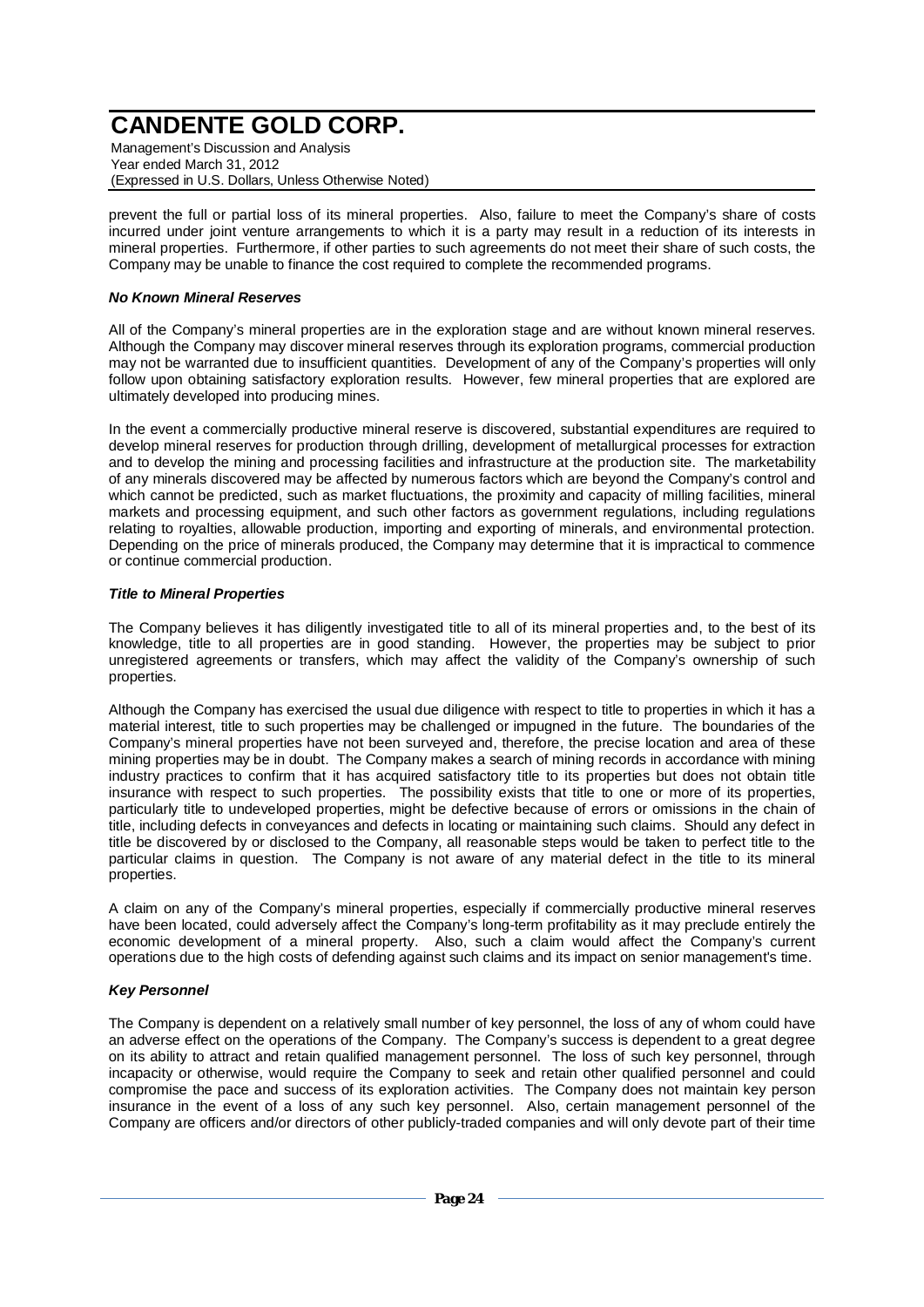Management's Discussion and Analysis Year ended March 31, 2012 (Expressed in U.S. Dollars, Unless Otherwise Noted)

to the Company.

Additionally, the Company has relied on and is expected to continue relying upon consultants and others for exploration expertise. In the event a commercial ore deposit is discovered on any of the Company's properties, the Company will likely require the expertise of such consultants and others for the development and operation of a producing mine.

## *Competition*

The resource industry is intensively competitive in all of its phases, and the Company competes with many companies possessing much greater financial and technical research resources. Competition is particularly intense with respect to the acquisition of desirable undeveloped base-metal and precious-metal properties. The principal competitive factors in the acquisition of such undeveloped properties include the staff and data necessary to identify, investigate and purchase such properties, and the financial resources necessary to acquire and develop such properties. Competition could adversely affect the Company's ability to acquire suitable prospects for exploration in the future.

### *Industry Operating Hazards and Risks*

Mineral exploration involves many risks, including location of commercially productive mineral reserves, which may not occur even with a combination of experience, knowledge and careful evaluation. The operations in which the Company has a direct or indirect interest will be subject to all the hazards and risks normally incidental to resource companies, any of which could result in work stoppages and damage to persons or property or the environment and possible legal liability for any and all damage. Fires, power outages, labour disruptions, flooding, explosions, cave-ins, landslides and the inability to obtain suitable or adequate machinery, equipment or labour are some of the industry operating risks involved in the operation of mines and the conduct of exploration programs. Other risks include injury or loss of life, severe damage to or destruction of property, clean-up responsibilities, regulatory investigation and penalties and suspension of operations. The occurrence of any of these operating risks and hazards may have an adverse effect on the Company's financial condition and operations.

Although the Company will, when appropriate, secure liability insurance in an amount which it considers adequate, the nature of these risks is such that liabilities might exceed policy limits, the liability and hazards might not be insurable, or the Company might elect not to insure itself against such liabilities due to high premium costs or other reasons, in which event the Company could incur significant costs that may have a material adverse effect upon its financial condition and operations.

### *Government Regulations and Political Climate*

Mineral exploration on the Company's properties are affected to varying degrees by: (i) government regulations relating to such matters as environmental protection, health, safety and labour; (ii) mining law reform; (iii) tax laws (iv) restrictions on production, price controls, and tax increases; (v) maintenance of claims; (vi) tenure; and (vii) expropriation of property through nationalization, requisition or confiscation. Any mineral exploration activities conducted by the Company, including commencement of production, require permits from governmental authorities and such operations are and will be governed by laws and regulations governing prospecting, mining, production, exports, taxes, labour standards, occupation health, waste disposal, toxic substances, land use, environmental protection, mine safety and other matters.

Companies engaged in the operation of mines and related facilities generally experience increased costs, and delays in production and other schedules as a result of the need to comply with applicable laws, regulations and permits. All permits required for the conduct of mining operations, including the construction of mining facilities, may not be obtainable by the Company on reasonable terms which would have an adverse effect on any mining project the Company might undertake. Additionally, failure to comply with applicable laws, regulations and permitting requirements may result in enforcement actions thereunder, including orders issued by regulatory or judicial authorities causing operations to cease or be curtailed, and may include corrective measures requiring capital expenditures, installation of additional equipment, or remedial actions. Parties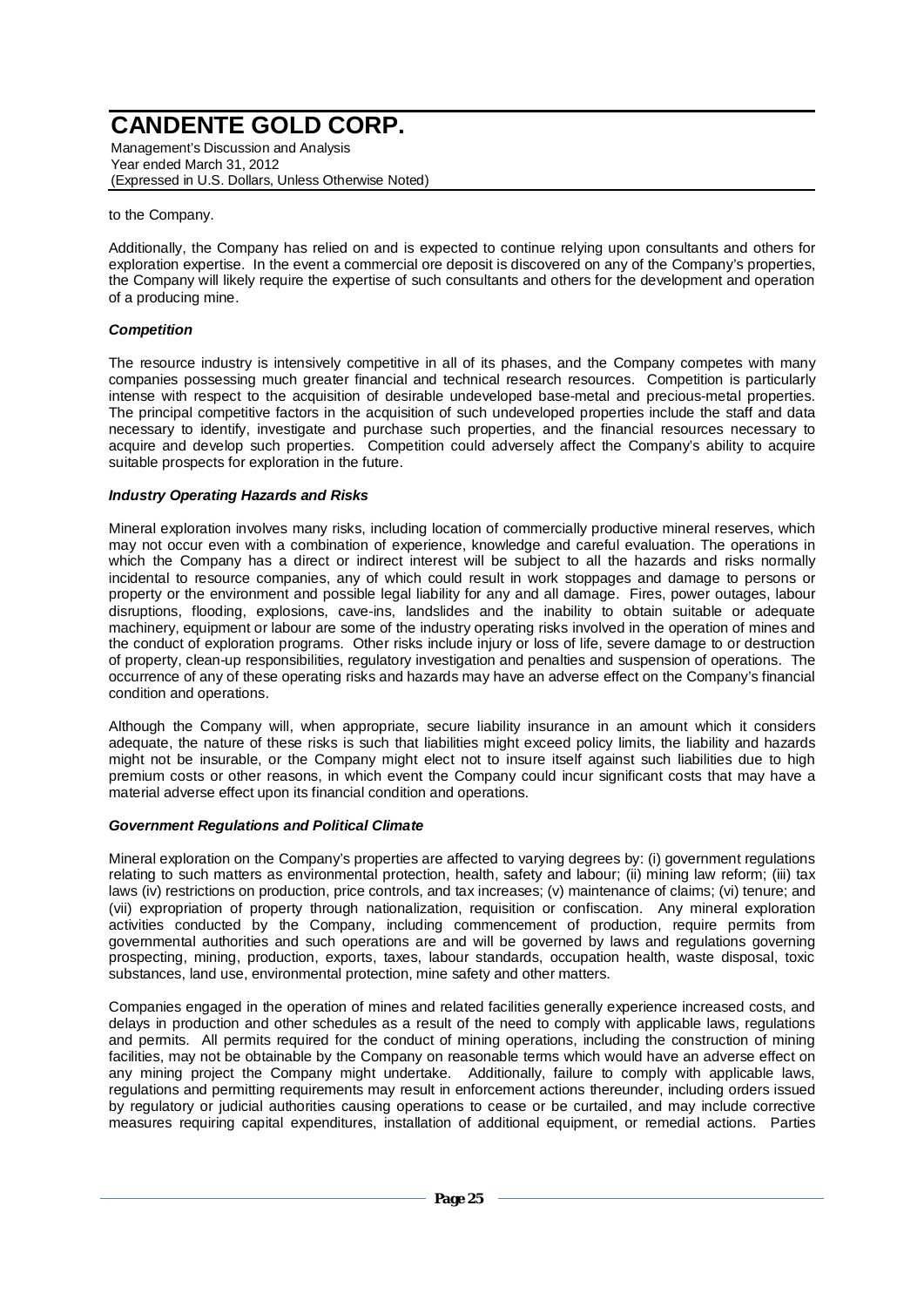Management's Discussion and Analysis Year ended March 31, 2012 (Expressed in U.S. Dollars, Unless Otherwise Noted)

engaged in mining operations may be required to compensate those suffering loss or damage by reason of the mining activities and may have civil or criminal fines or penalties imposed for violations of applicable laws or regulations.

To the best of the Company's knowledge, the Company is and will be operating in compliance with all applicable regulations. However, amendments to current governmental laws and regulations affecting mining companies, or the more stringent application thereof, or shifts in political conditions or attitudes could adversely affect the Company's operations including the potential to curtail or cease exploration programs or to preclude entirely the economic viability of a mineral property. The extent of any future changes to governmental laws and regulations cannot be predicted or quantified, but it should be assumed that such laws and regulations will become more stringent in the future. Generally, new laws and regulations will result in increased compliance costs, including costs for obtaining permits, delays or fines resulting from loss of permits or failure to comply with the new requirements.

### *Environmental Liability*

Although the Company is not aware of any claims for damages related to any impact that its operations have had on the environment, it may become subject to such claims in the future. An environmental claim could adversely affect the Company's business due to the high costs of defending against such claims and its impact on senior management's time.

The Company conducts exploration activities in Mexico and Peru. Such activities are subject to various laws, rules and regulations governing the protection of the environment. All phases of the Company's operations are subject to environmental regulation in the jurisdictions in which it operates. Environmental legislation is evolving in a manner which requires stricter standards and enforcement, increased fines and penalties for noncompliance, more stringent environmental assessments of proposed properties and a heightened degree of responsibility for companies and their officers, directors and employees.

Although the Company is committed to ensure compliance with all environmental regulations currently applicable, environmental hazards may exist on the Company's mineral properties, which hazards are not known to the Company at present, that have been caused by previous or existing owners or operators.

Also, environmental regulations may change in the future which could adversely affect the Company's operations including the potential to curtail or cease exploration programs or to preclude entirely the economic development of a mineral property. The extent of any future changes to environmental regulations cannot be predicted or quantified, but it should be assumed that such regulations will become more stringent in the future. Generally, new regulations will result in increased compliance costs, including costs for obtaining permits, delays or fines resulting from loss of permits or failure to comply with the new regulations.

### *Fluctuations in Metal Prices*

Although the Company does not hold any known mineral reserves, its future revenues, if any, are expected to be in large part derived from the future mining and sale of precious metals or interests related thereto. The prices of these commodities have fluctuated widely, particularly in recent years, and are affected by numerous factors beyond the Company's control including international economic and political conditions, expectations of inflation, international currency exchange rates, interest rates, global or regional consumptive patterns, speculative activities, levels of supply and demand, increased production due to new mine developments and improved mining and production methods, availability and costs of metal substitutes, metal stock levels maintained by producers and others and inventory carrying costs. The effect of these factors on the price of base and precious metals, and therefore the economic viability of the Company's operations, cannot be accurately predicted.

Depending on the price obtained for any minerals produced, the Company may determine that it is impractical to commence or continue commercial production.